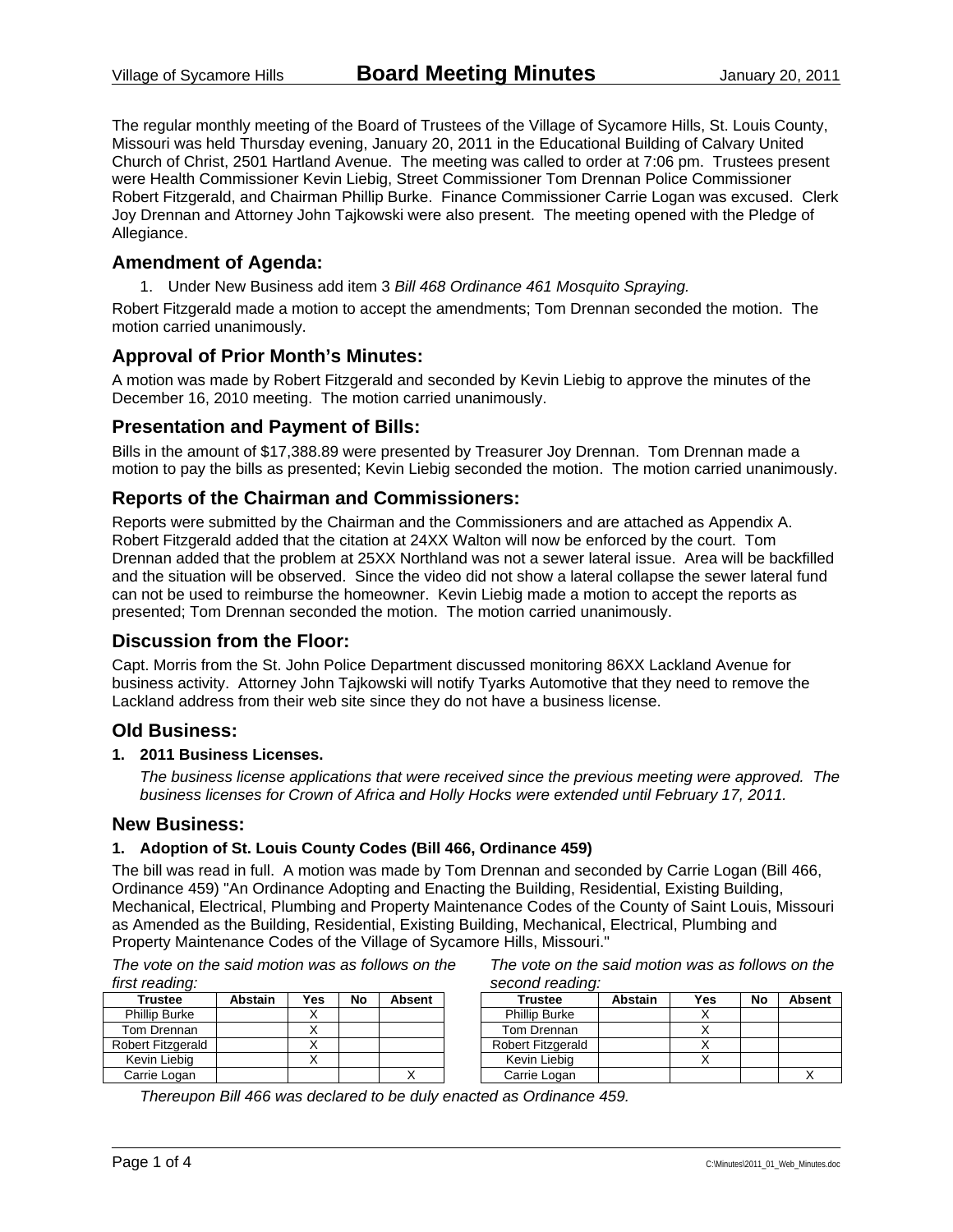### **2. Adoption of Codification Book (Bill 467, Ordinance 460)**

The bill was read in full. A motion was made by Tom Drennan and seconded by Carrie Logan (Bill 465, Ordinance 458) "An ordinance adopting and enacting a new Code of Ordinances of the Village of Sycamore Hills; establishing the same; providing for the repeal of certain ordinances not included therein, except as herein expressly provided; providing for the manner of amending such Code of Ordinances; providing penalty for the violation thereof; and providing when this ordinance shall become effective."

*The vote on the said motion was as follows on the first reading:* 

| <b>Trustee</b>       | <b>Abstain</b> | Yes | No | <b>Absent</b> |
|----------------------|----------------|-----|----|---------------|
| <b>Phillip Burke</b> |                |     |    |               |
| Tom Drennan          |                |     |    |               |
| Robert Fitzgerald    |                |     |    |               |
| Kevin Liebig         |                |     |    |               |
| Carrie Logan         |                |     |    |               |

*The vote on the said motion was as follows on the second reading:* 

| <b>Trustee</b>       | <b>Abstain</b> | Yes | No | <b>Absent</b> |  |
|----------------------|----------------|-----|----|---------------|--|
| <b>Phillip Burke</b> |                |     |    |               |  |
| Tom Drennan          |                |     |    |               |  |
| Robert Fitzgerald    |                |     |    |               |  |
| Kevin Liebig         |                |     |    |               |  |
| Carrie Logan         |                |     |    |               |  |

*Thereupon Bill 467 was declared to be duly enacted as Ordinance 460.* 

### **3. Mosquito Control (Bill 468, Ordinance 461)**

The bill was read in full. The village will authorize larviciding but not adulticiding. A motion was made by Tom Drennan and seconded by Carrie Logan (Bill 465, Ordinance 458) "An Ordinance Authorizing the Village of Sycamore Hills to Enter Into and Execute a Contract with St. Louis County, Missouri for the Mosquito Control Service and Authorizing and Directing the Chairman of the Village of Sycamore Hills to Enter Into on Behalf of Said Village a Contract with St. Louis County, Missouri for Mosquito Control Service."

*The vote on the said motion was as follows on the first reading:* 

| <b>Trustee</b>           | <b>Abstain</b> | Yes | No | <b>Absent</b> |
|--------------------------|----------------|-----|----|---------------|
| <b>Phillip Burke</b>     |                |     |    |               |
| Tom Drennan              |                |     |    |               |
| <b>Robert Fitzgerald</b> |                |     |    |               |
| Kevin Liebig             |                |     |    |               |
| Carrie Logan             |                |     |    |               |

*The vote on the said motion was as follows on the second reading:* 

| <b>Trustee</b>       | <b>Abstain</b> | Yes | No | <b>Absent</b> |
|----------------------|----------------|-----|----|---------------|
| <b>Phillip Burke</b> |                |     |    |               |
| Tom Drennan          |                |     |    |               |
| Robert Fitzgerald    |                |     |    |               |
| Kevin Liebig         |                |     |    |               |
| Carrie Logan         |                |     |    |               |

*Thereupon Bill 468 was declared to be duly enacted as Ordinance 461.* 

The motion for adjournment was made Tom Drennan and seconded by Kevin Liebig. The motion carried unanimously. Adjournment was at 8:05 pm.

Attested by:

 Joy Porter Drennan Village Clerk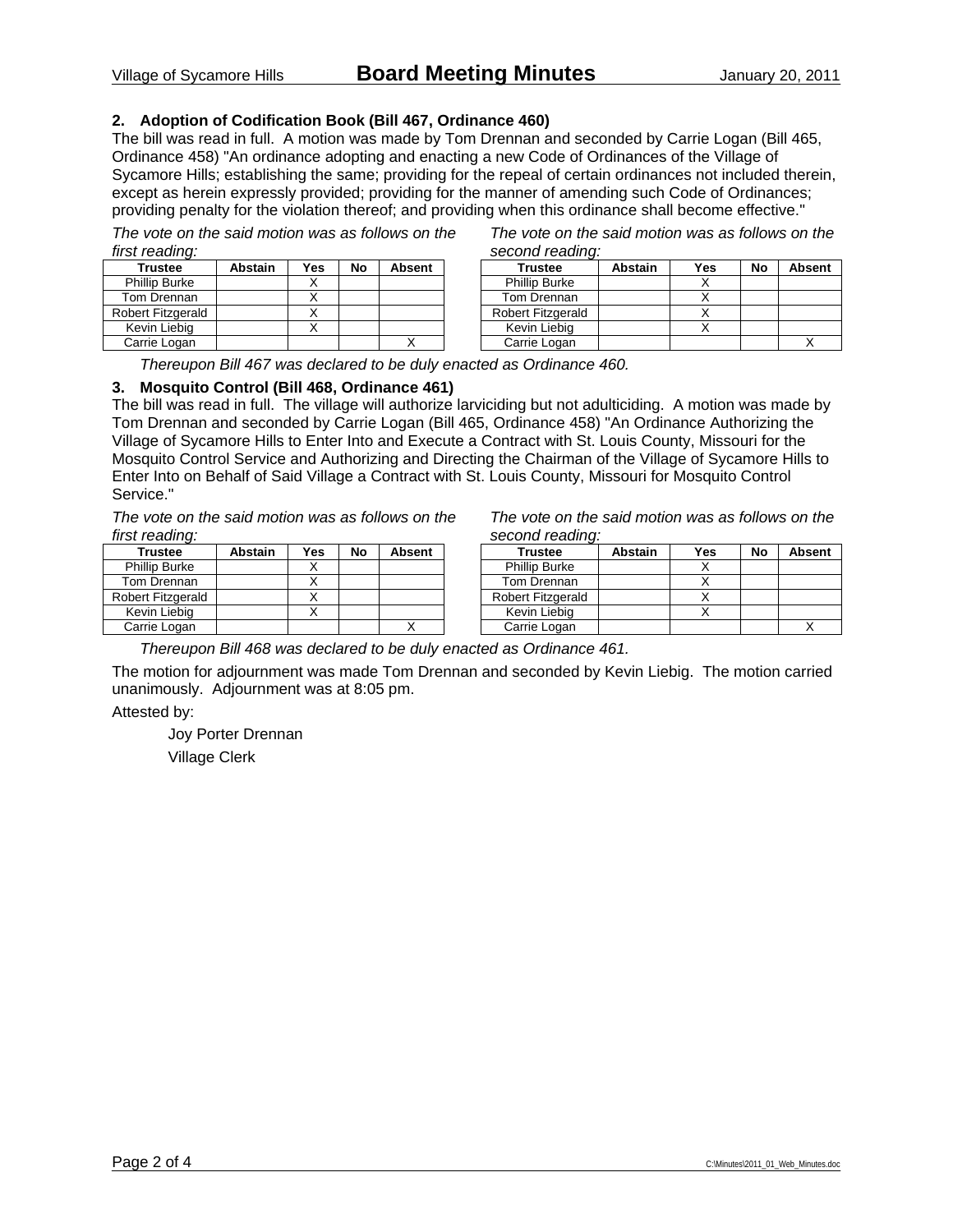# **Work Session Minutes**

- **1. Verification of Contract Dates**  *Joy provided the necessary data.*
- **2. Verification of Investment Dates**  *Joy provided the necessary data.*
- **3. Review of Fees**

*Joy provided the necessary data.*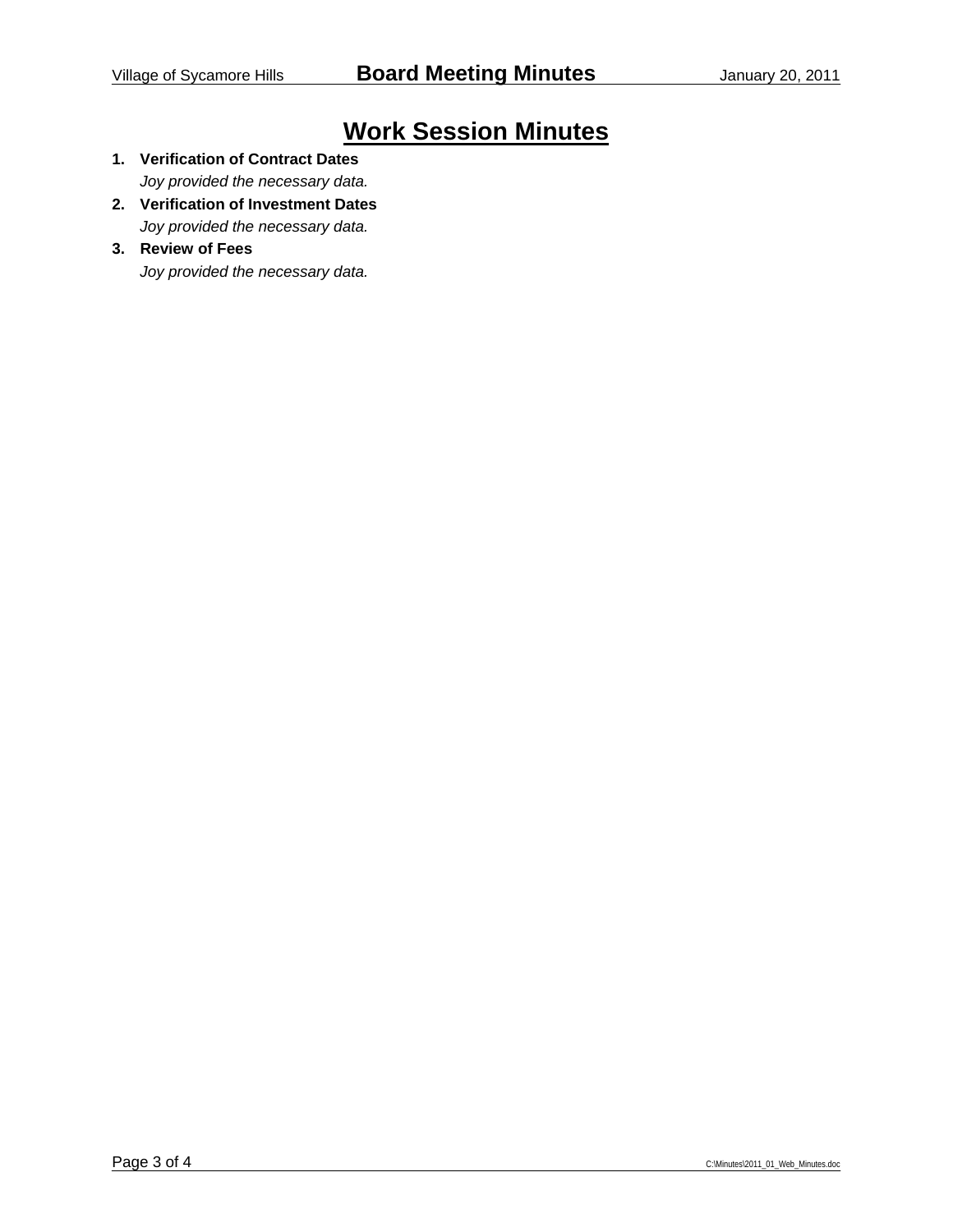- 1. Assisted clerk with meeting preparation.
- 2. Attended Mayors of Small Cities meeting.

## **Finance Commissioner – Carrie Logan**

Account Balances:

| • St. Johns Bank (Checking)   | \$71,631.11 December 31, 2011  |
|-------------------------------|--------------------------------|
| • Wells Fargo (Money Market)  | \$132,670.32 December 31, 2011 |
| • Wells Fargo (Sewer Lateral) | \$22,265.52 December 31, 2011  |
| • Revenue \$148,123.05        | Expense \$144,441.40           |

## **Street Commissioner – Tom Drennan**

- 1. Cleaned storm sewer inlets as needed.
- 2. Cleaned trash and debris from streets.

### **Building Commissioner – Tom Drennan**

1. Issued permits as needed.

### **Permits Issued: 7**

- Occupancy 3
- Inspection 3
- Other 1

**Vacant Homes / For Sale / For Lease: 13** 

### **Sewer Lateral Administrator – Tom Drennan**

- 1. Called property manager and owner regarding the sewer lateral collapse. Explained the Village will take action to repair. Worked with village attorney regarding sewer lateral collapse.
- 2. Sewer lateral information delivered to 24XX Ashland. Worked with resident regarding policies and procedures of the sewer lateral program.

# **Police Commissioner – Robert Fitzgerald**

### **Supplemental Report -**

| <b>Police Report Summary</b>                    |                    |  |  |  |
|-------------------------------------------------|--------------------|--|--|--|
| December 01-31, 2010<br><b>Reporting Period</b> |                    |  |  |  |
| <b>Contract Patrol</b>                          | <b>101.8 hours</b> |  |  |  |
| Additional Time in Village                      | 12.00 hours        |  |  |  |
| <b>Tickets issued</b>                           |                    |  |  |  |
| Payments received                               | 825.50             |  |  |  |

# **Health Commissioner – Kevin Liebig**

1. Continued patrolling village for code violations.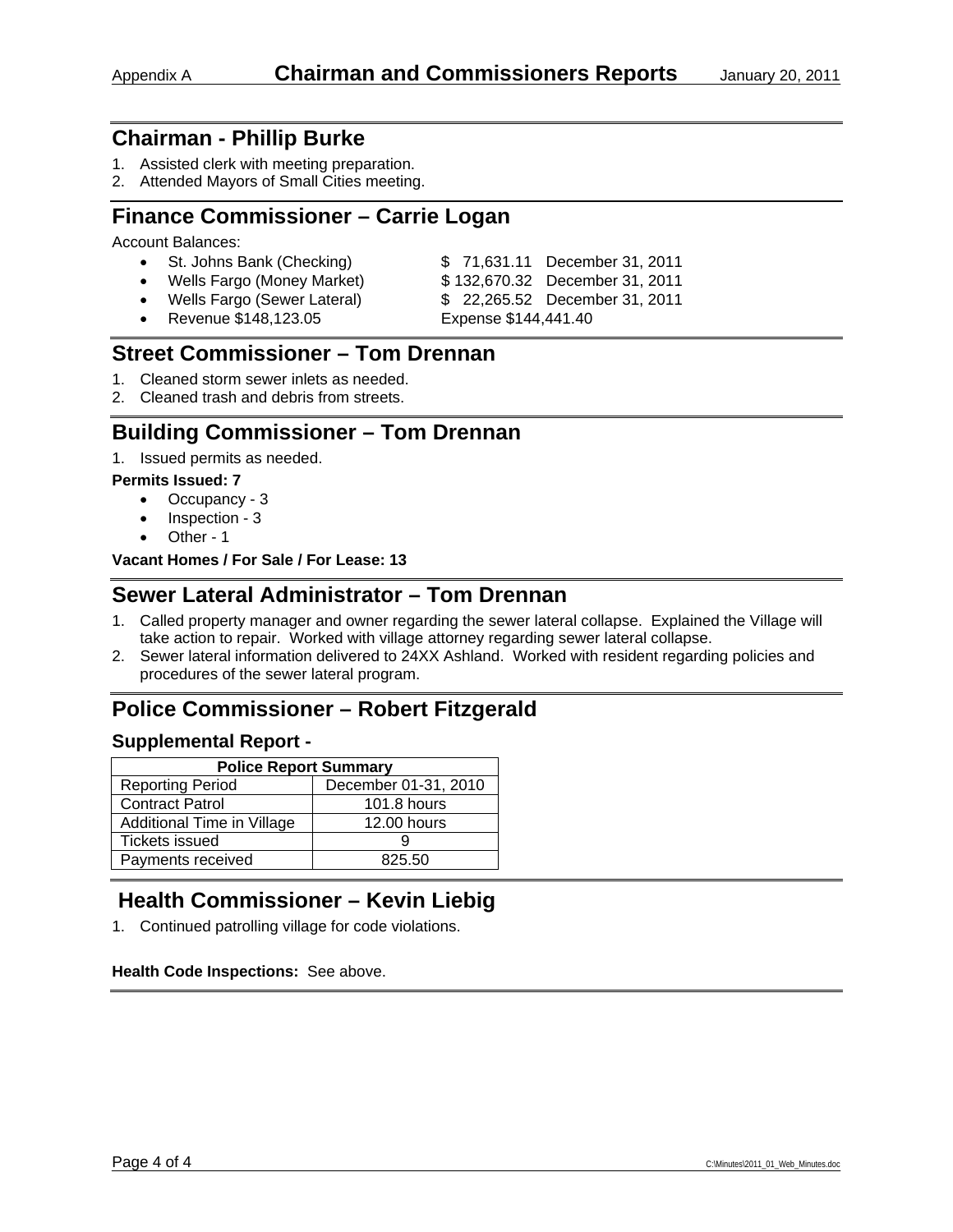The regular monthly meeting of the Board of Trustees of the Village of Sycamore Hills, St. Louis County, Missouri was held Thursday evening, February 17, 2011 in the Educational Building of Calvary United Church of Christ, 2501 Hartland Avenue. The meeting was called to order at 7:06 pm. Trustees present were Health Commissioner Kevin Liebig, Finance Commissioner Carrie Logan, Street Commissioner Tom Drennan Police Commissioner Robert Fitzgerald, and Chairman Phillip Burke. Clerk Joy Drennan and Attorney John Tajkowski were also present. The meeting opened with the Pledge of Allegiance.

### **Amendment of Agenda:**

There were no amendments to the agenda.

### **Approval of Prior Month's Minutes:**

A motion was made by Robert Fitzgerald and seconded by Kevin Liebig to approve the minutes of the January 20, 2011 meeting. The motion carried unanimously.

### **Presentation and Payment of Bills:**

Bills in the amount of \$13,099.85 were presented by Treasurer Joy Drennan. Kevin Liebig made a motion to pay the bills as presented; Tom Drennan seconded the motion. The motion carried unanimously.

### **Reports of the Chairman and Commissioners:**

Reports were submitted by the Chairman and the Commissioners and are attached as Appendix A. Robert Fitzgerald added that the citation at 2407 Walton will now be enforced by the court on March 15. Kevin Liebig made a motion to accept the reports as presented; Carrie Logan seconded the motion. The motion carried unanimously.

### **Discussion from the Floor:**

The owner of Road Rage was present to discuss the non-renewal of his business license at 86XX Lackland for 2011. The board reiterated their expectations when the temporary licenses were approved in 2010 and were clear that due to previous problems there was a zero tolerance for any problems. One board member noted that it was clear that no body work was to be done and for a week a truck bed was left open on the property. This was a clear violation of the business license provisions and was one of the reasons the license was not renewed for 2011.

### **Old Business:**

#### **1. 2011 Business Licenses**

*The business licenses for Crown of Africa and Holly Hocks were extended until February 28, 2011. Joy will contact the owners to get them to comply.* 

### **New Business:**

#### **1. Change Investment Strategy**

*Phillip presented several options for the reinvestment of the CD that came due at Wells Fargo in January and was deposited into the money market. After discussion the board decided to move \$25,000 into a one year CD and \$25,000 into a two year CD at St. John's bank to receive a more*  favorable rate. We also will investigate the fees involved if we move the sewer lateral fund to St. *John's bank as well.* 

The motion for adjournment was made Tom Drennan and seconded by Kevin Liebig. The motion carried unanimously. Adjournment was at 8:11 pm.

Attested by:

 Joy Porter Drennan Village Clerk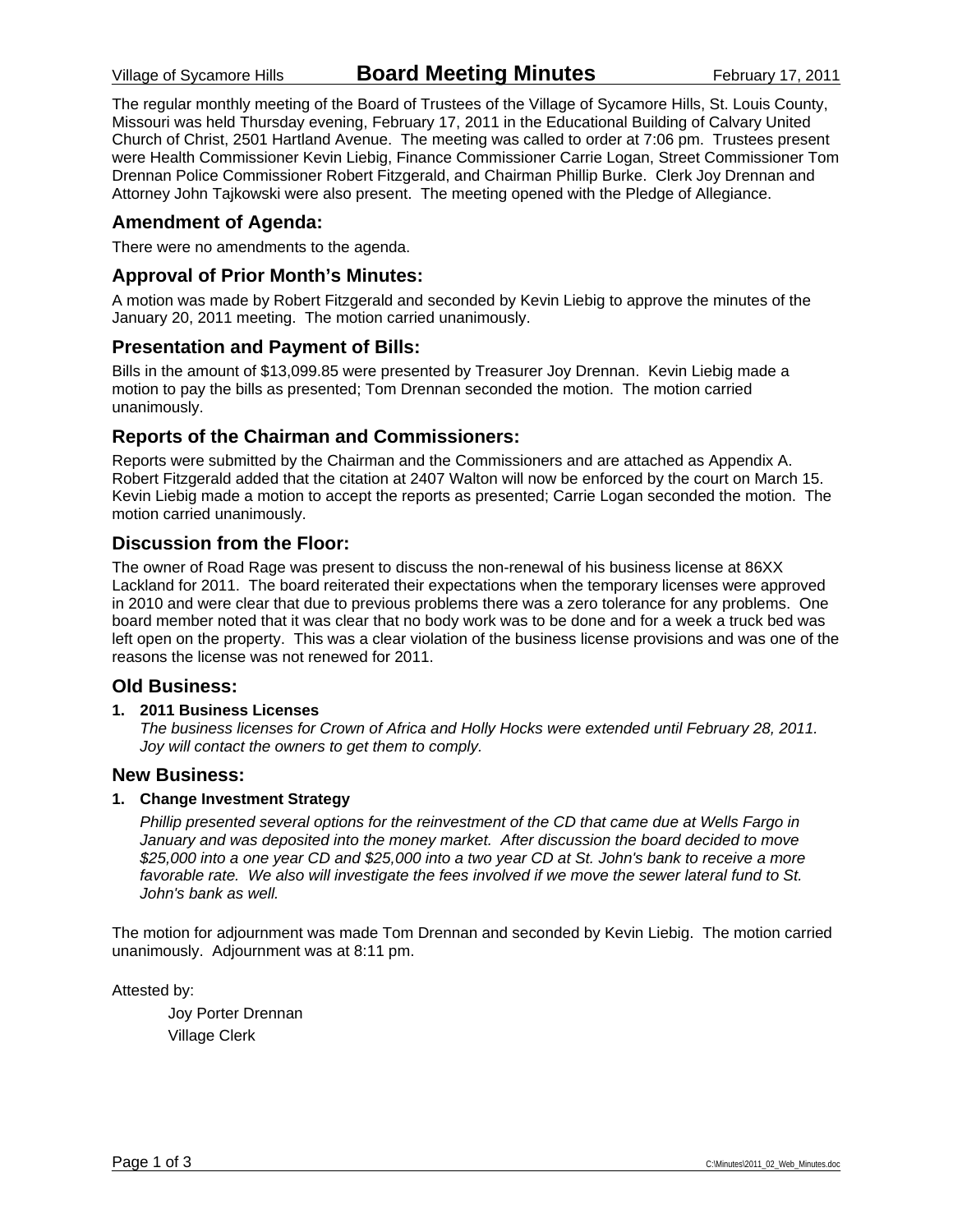# **Work Session Minutes**

### **1. Snow Plowing**

*Let's be sure to see the hours being charged and the amounts match. Phillip will talk to Chief Milam about the billing. Let's get multiple bids. Put bids out in June to other places.* 

### **2. CDBG planning**

*Joy took care of it. All the money is now put into an engineering study.* 

### **3. Miscellaneous**

*The resident at 2XX Ashland wants to remove the tree between the curb and the sidewalk to enable the opening of the passenger door of his vehicle due to the location of the fire hydrant at the same address. A review of the property showed a driveway and other parking available on the street nearby. The Street Commissioner will contact the resident and deny the request.*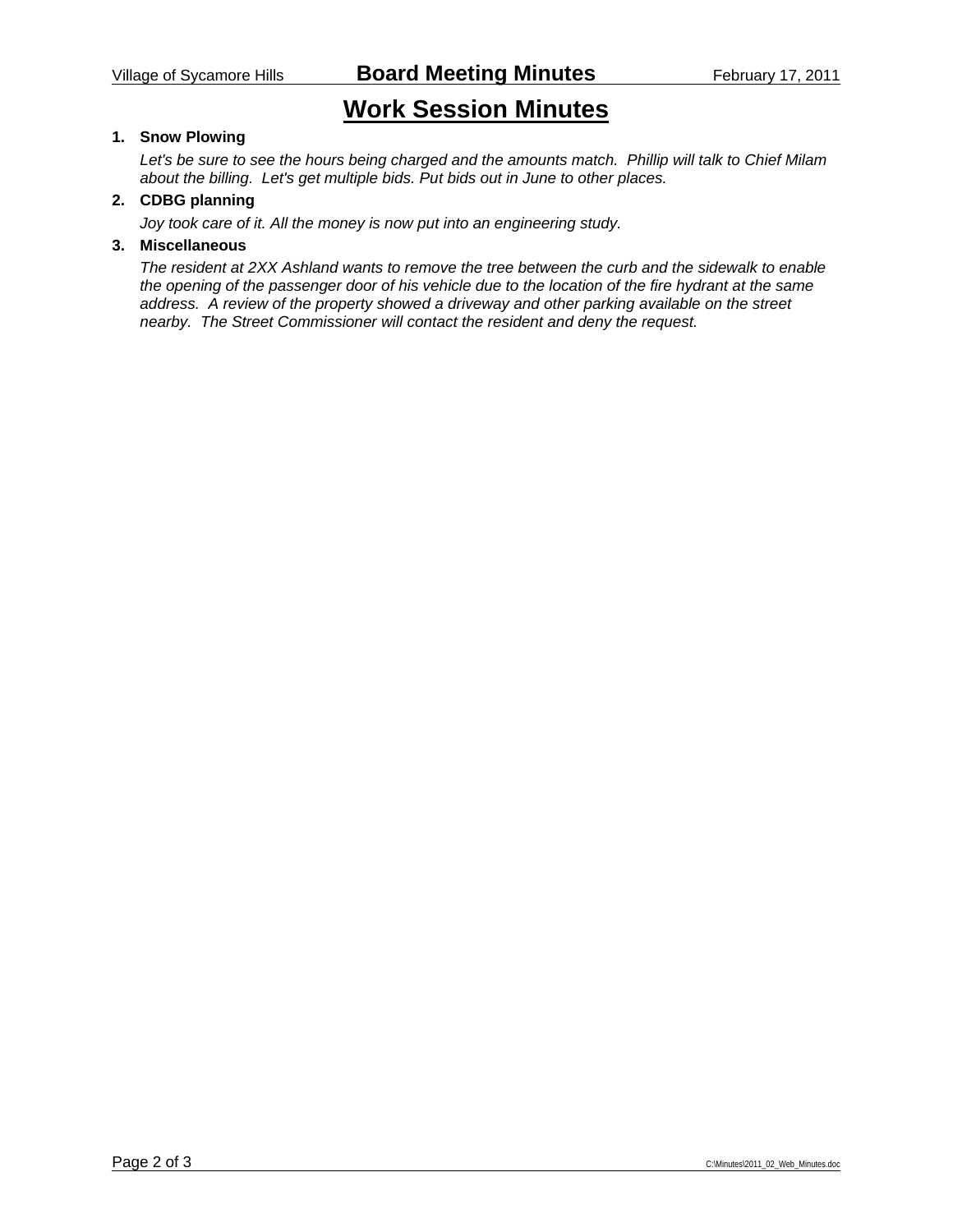- 1. Assisted clerk with meeting preparation.
- 2. Attended Mayors of Small Cities meeting.
- 3. Attended East West Gateway Transportation Focus Group
- 4. Attended St. Louis County Municipal League meeting.
- 5. Updated web site.

# **Finance Commissioner – Carrie Logan**

Account Balances:

- St. Johns Bank (Checking) \$ 83,488.32 January 31, 2011
- Wells Fargo (Money Market) \$ 133,246.08 January 31, 2011
	-
- Wells Fargo (Sewer Lateral) \$ 22,265.52 January 31, 2011
- -
- - Revenue \$148,123.05 Expense \$144,441.40

### **Street Commissioner – Tom Drennan**

- 1. Cleaned storm sewer inlets as needed of debris, snow and ice.
- 2. Cleaned trash and debris from streets.
- 3. Removed fallen limbs and branches.

# **Building Commissioner – Tom Drennan**

1. Issued permits as needed.

#### **Permits Issued: 2**

**Vacant Homes / For Sale / For Lease: 10** 

### **Sewer Lateral Administrator – Tom Drennan**

- 1. 24xx Northland worked with resident regarding cistern (or tank) in yard. Approved repairs. Inspected work.
- 2. 24xx Ashland picked up bids from resident. Approved repairs. Working with plumber regarding repairs under the street.

# **Police Commissioner – Robert Fitzgerald**

### **Supplemental Report-**

| <b>Police Report Summary</b>                   |              |  |  |  |  |
|------------------------------------------------|--------------|--|--|--|--|
| <b>Reporting Period</b><br>January 01-31, 2011 |              |  |  |  |  |
| <b>Contract Patrol</b>                         | 125.75 hours |  |  |  |  |
| Additional Time in Village                     | 24.00 hours  |  |  |  |  |
| <b>Tickets issued</b>                          | 38           |  |  |  |  |
| Payments received                              | \$2,205.25   |  |  |  |  |

# **Health Commissioner – Kevin Liebig**

1. Continued patrolling village for code violations.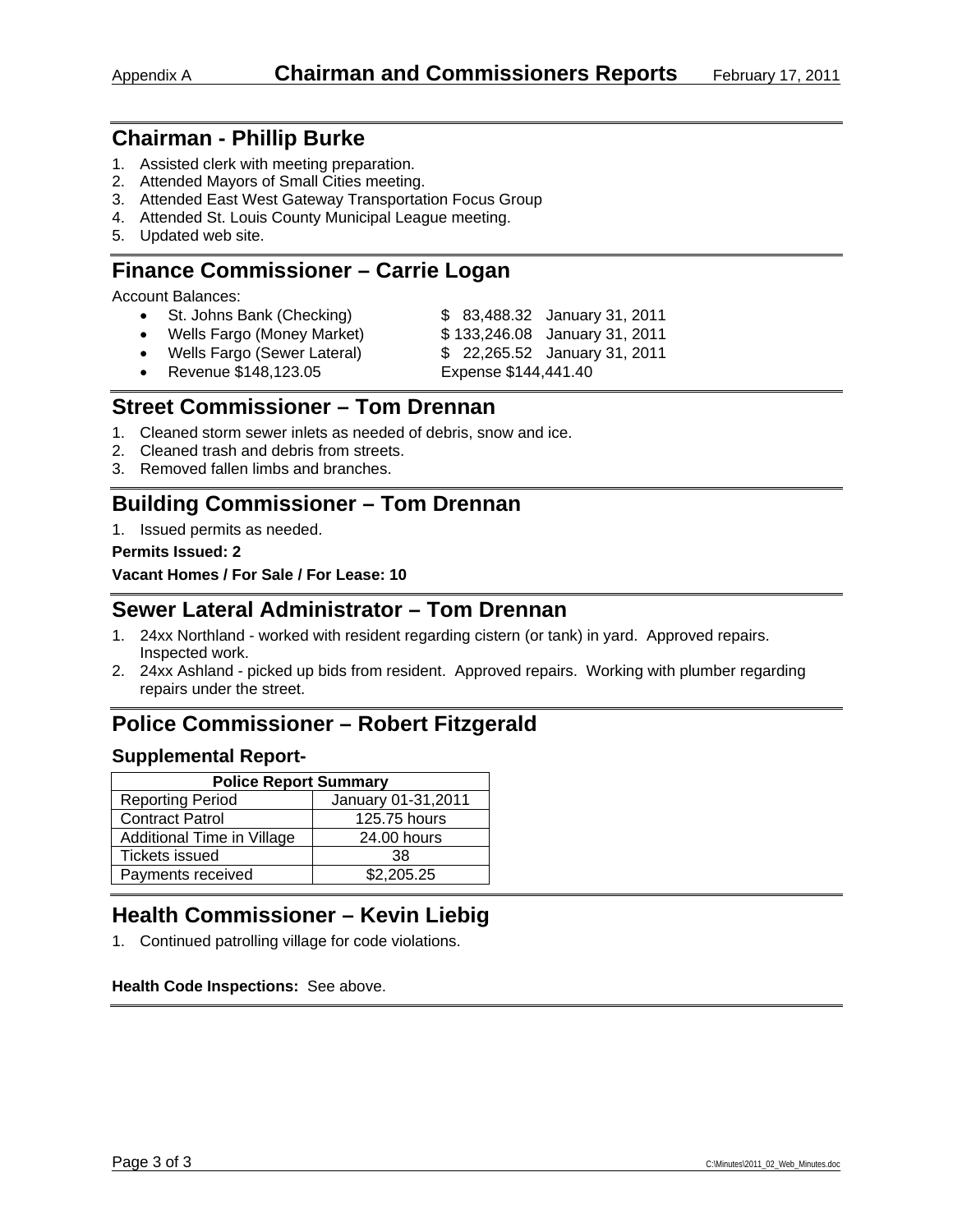The regular monthly meeting of the Board of Trustees of the Village of Sycamore Hills, St. Louis County, Missouri was held Thursday evening, March 17, 2011 in the Educational Building of Calvary United Church of Christ, 2501 Hartland Avenue. The meeting was called to order at 7:05 pm. Trustees present were Health Commissioner Kevin Liebig, Finance Commissioner Carrie Logan, Street Commissioner Tom Drennan Police Commissioner Robert Fitzgerald, and Chairman Phillip Burke. Clerk Joy Drennan and Attorney John Tajkowski were also present. The meeting opened with the Pledge of Allegiance.

### **Amendment of Agenda:**

1. Under Work Session add item 8 *2011/2012 Budget Review.*

Robert Fitzgerald made a motion to accept the amendments; Tom Drennan seconded the motion. The motion carried unanimously.

### **Approval of Prior Month's Minutes:**

A motion was made by Kevin Liebig and seconded by Tom Drennan to approve the minutes of the February 17, 2011 meeting. The motion carried unanimously.

### **Presentation and Payment of Bills:**

Bills in the amount of \$13,496.71 were presented by Treasurer Joy Drennan. Tom Drennan made a motion to pay the bills as presented; Carrie Logan seconded the motion. The motion carried unanimously.

### **Reports of the Chairman and Commissioners:**

Reports were submitted by the Chairman and the Commissioners and are attached as Appendix A. Kevin Liebig made a motion to accept the reports as presented; Carrie Logan seconded the motion. The motion carried unanimously.

### **Discussion from the Floor:**

Robert Schuetz requested support from the village for Calvary UCC about item 1 under new business. Robert Lemon 8441 Midland from Charlack talked about supporting Tyarks auto repair. Richard Tyarks from wants a license for his auto repair business. He agreed to send in business license application with Hold Harmless agreement for shop owner. The village attorney will prepare a letter to send to Tyarks of all the requirements required for application.

### **Old Business:**

#### **1. 2011 Business Licenses**

*The business licenses for Crown of Africa and Holly Hocks were renewed until December 31, 2011. The motion to extend the business licenses was made by Robert Fitzgerald and seconded by Kevin Liebig. The motion passed unanimously.* 

#### **2. Change Investment Strategy**

*\$50,000 will be transferred from out Wells Fargo money market account to our St. John's checking account. Phillip will work with St. John's bank to purchase a 1 year \$25,000 CD and a 2 year \$25,000 CD.* 

### **New Business:**

#### **1. Street Closure on March 20, 2011**

*Calvary United Church of Christ has requested the village close the northern most 75 feet of Hartland Avenue from 10 am to 6 pm on Sunday March 20, 2011. This request was approved. The Police Commissioner will notify St. John's Police Department, and the Health Commissioner will arrange to have barricades erected.* 

### **2. Budget Review**

*We reviewed the budget for 2011/2012.* 

The motion for adjournment was made Tom Drennan and seconded by Kevin Liebig. The motion carried unanimously. Adjournment was at 7:33 pm.

Attested by:

 Joy Porter Drennan Village Clerk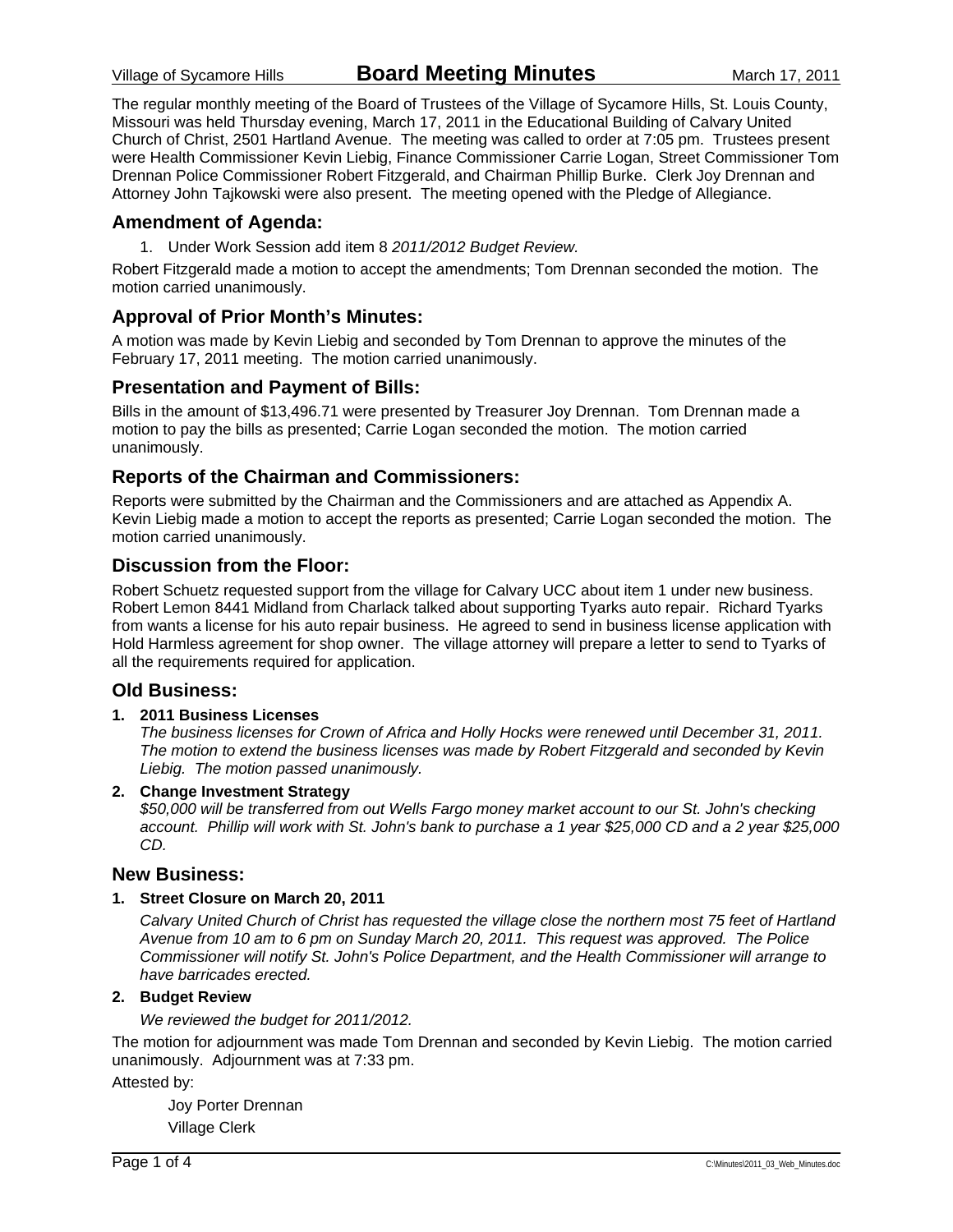Village of Sycamore Hills **Board Meeting Minutes** March 17, 2011

# **Work Session Minutes**

### **1. MSD Project**

*Phillip was contacted by MSD concerning the upcoming sewer project to separate the storm water and sanitary sewer along Hartland Ave. MSD is contemplating performing the work in the right of way of the village along and under Hartland Avenue approximately 18 feet deep instead of in the backyards of all the residents. This would include new driveway aprons, new street and curbs, and some new sidewalks. Where required MSD will have 12 inch storm sewer feeds from backyards to the street.* 

*The construction zone include the northern half of Hartland Ave to Graceland, Graceland west to Brown Road, then west on Graceland to Gothland.* 

*The timeline is property easements and planning to be complete in 2012 with construction in 2013. Phillip will contact MSD to allow this with the following conditions:* 

- *a) The SE corner of Hartland and Graceland will include an ADA compliant ramp.*
- *b) Allow Hartland to be narrowed by 2 feet on each side to increase the plantable area between sidewalk and curb.*
- *c) Road surface to be replaced with concrete.*
- *d) Aprons to be constructed of concrete*
- *e) Curbs to be constructed of concrete with a 6" minimum vertical*
- *f) The village will be allowed to review the plans prior to final release.*
- *g) Storm sewer inlets at the SE and SW corners to be replaced.*
- *h) The storm sewer inlet on the south side of Graceland approximately 200 feet west of the centerline of Hartland Avenue.*
- *i) New portions of the street level may be adjusted to improve water flow as required.*
- *j) Replace trees.*

*Phillip also suggested we investigate hiring a civil engineer to act on our behalf for this project. We should also consider contacting St. Louis County Water and Laclede Gas Company to suggest they concurrently replace the infrastructure. It also might be a good time to consider installing decorative lamps in the construction area. Phillip will talk to the consulting engineers and send a letter to Mr Roberts.* 

#### **2. CDBG planning**

*If MSD is able to install an ADA ramp at the SE corner of Hartland and Graceland we should try to use the money for other items such as:* 

- *a) Replace the sections with the asphalt curb from Lackland Road concrete curb north for about 650 feet. What I'd like to do is narrow the street a little (3 feet or so) so the trees are not overhanging the street. Except for Marshall behind the school, this is the only other place with asphalt curbs in the village.*
- *b) Do the above, but also put in new sidewalks along the same section. Then the street would have to narrow about 6-8 feet to put the sidewalk along the curb. There are no houses on that side so we could make that no parking on that side. A narrow street might slow down the traffic some too. I've looked at some studies on traffic calming and this is often used.*
- *c) Do the above, but remove the evergreen trees so the street would not be quite so narrow. Many of the evergreens are damaged and will probably need to be removed in the next 5-10 years anyway. A normal street tree that is under the electric lines might be nicer.*

### **3. Upcoming St. Louis County Municipal League Meeting**

*The next meeting will be in the new Woodson Terrace City Hall on Thursday March 24 at 7:30 pm.* 

### **4. Inventory of Shed and disposal of unused items**

*Phillip would like assistance in an inventory of all the items we have in the shed and consider disposing of the unused items.* 

#### **5. Replacement of Village Signage to meet 2018 Federal Guidelines**

*In 2018 a new federal law goes into effect concerning the size, font, and reflectivity of street signs. Currently the law will exclude streets with speed limits under 25 mph so the law probably does not*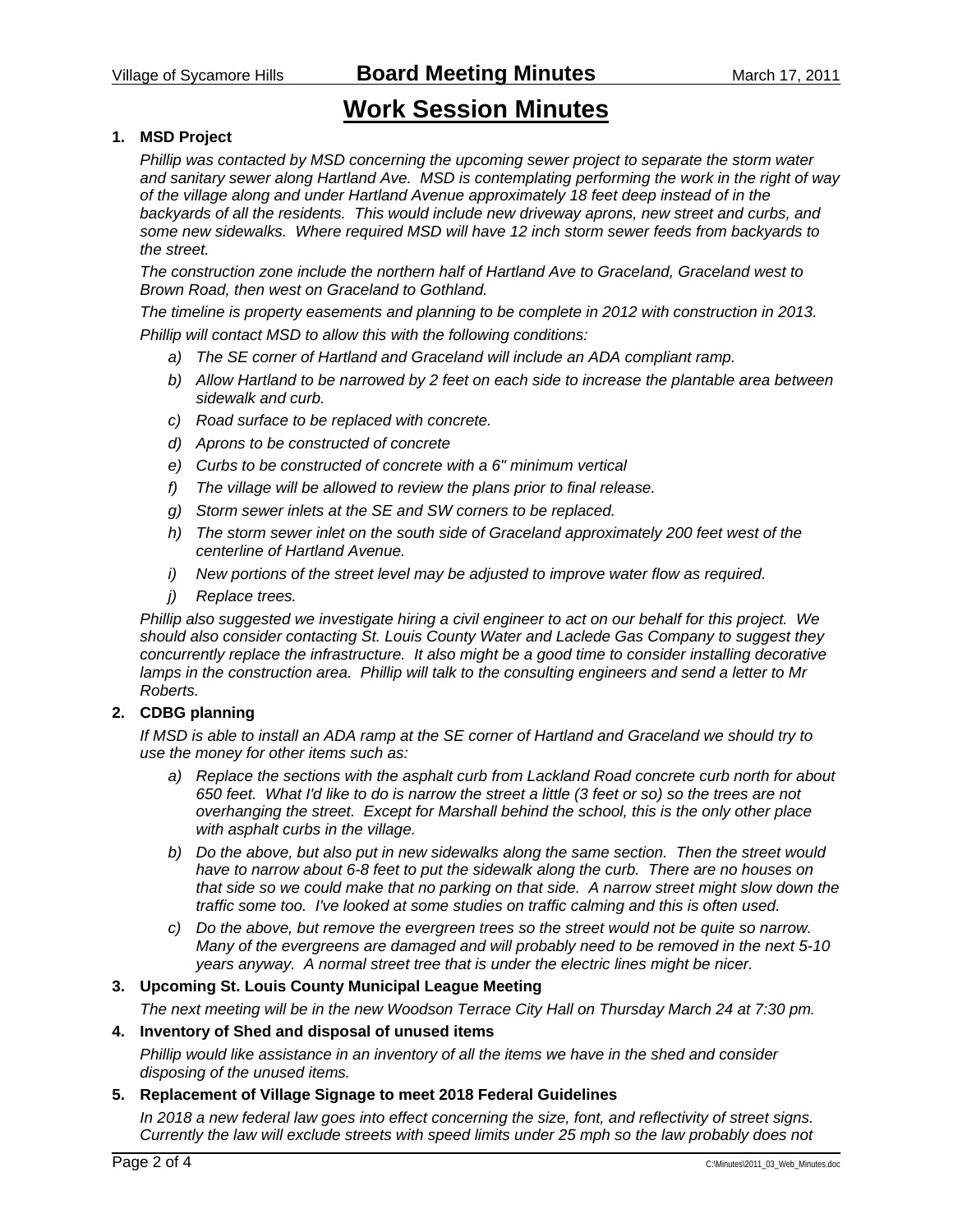### Village of Sycamore Hills **Board Meeting Minutes** March 17, 2011

*have an immediate effect on the village. There are currently many signs in the village that need replacement. We should have all replacement signage meet the new guidelines after our current supply is exhausted.* 

### **6. A/B tax rate change**

*There is an ever increasing chance of the current A/B sales tax system will be eliminated, a bill was already filed for this. If that happens it will severely hamper our budget. There is also a bill they may require all cities to meet a minimum set of guidelines or the state will require the county to "Take over" the village. It may be in our best interest to consider merging parts or our entire village into another city prior to the point we may become bankrupt.* 

#### **7. Non-binding tax rate**

*The clerk will send in the appropriate data.* 

### **8. 2011/2012 Budget Review**

*Was reviewed and revised.*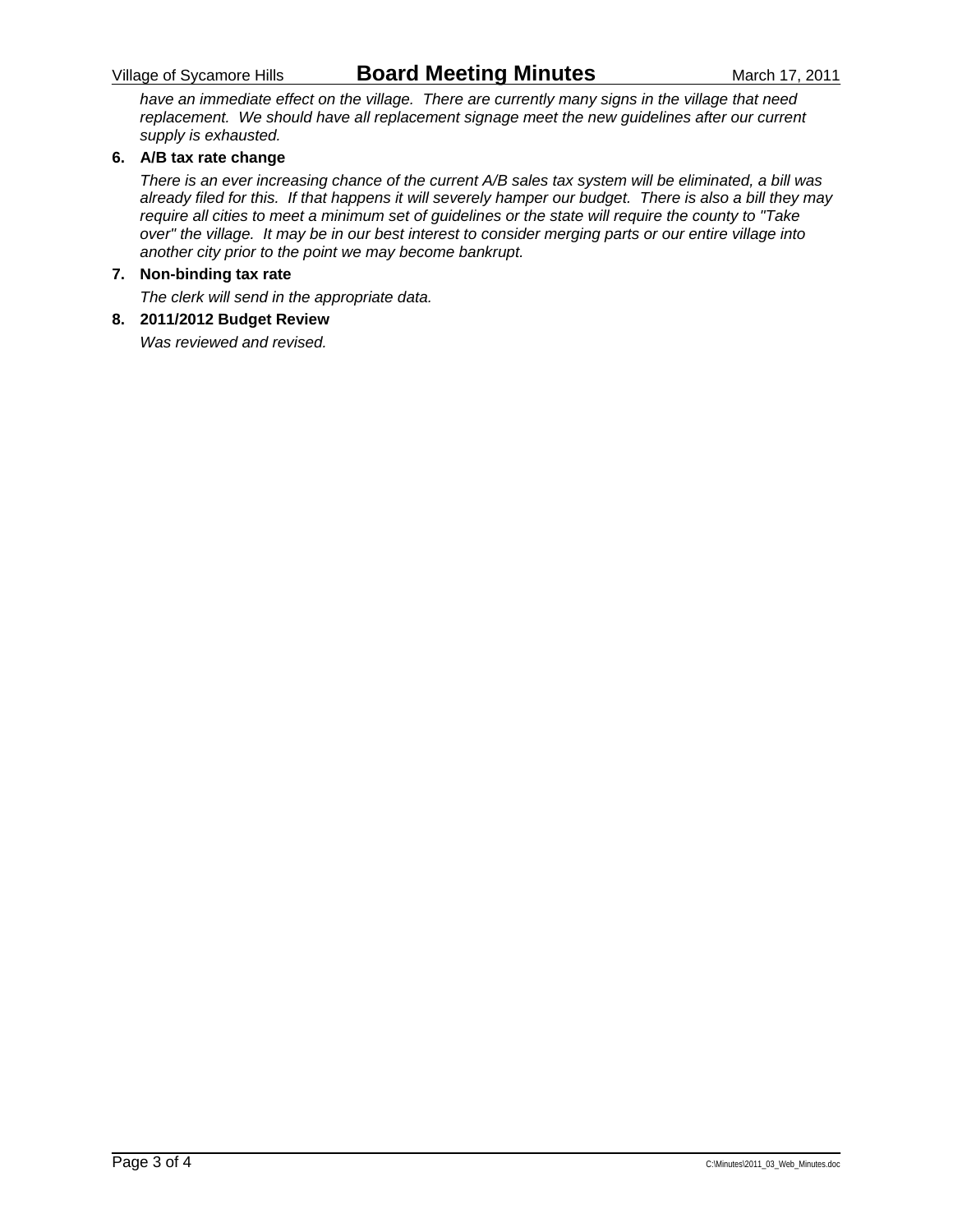- 1. Assisted clerk with meeting preparation.
- 2. Attended Mayors of Small Cities meeting.
- 3. Attended St. Louis County Municipal League meeting.
- 4. Consulted with MSD concerning upcoming Sewer Project.
- 5. Removed limbs and branches from village streets after February 28th storm.
- 6. Updated web site.

# **Finance Commissioner – Carrie Logan**

Account Balances:

- St. Johns Bank (Checking) \$ 91,948.15 February 28, 2011
- Wells Fargo (Money Market) \$ 133,198.22 February 28, 2011
	-
- - Wells Fargo (Sewer Lateral) \$ 22,265.52 February 28, 2011
- Revenue \$173,664.68 Expense \$170,092.70
- 

# **Street Commissioner – Tom Drennan**

- 1. Cleaned storm sewer inlets as needed of debris, snow and ice.
- 2. Cleaned trash and debris from streets.
- 3. Removed fallen limbs and branches.

# **Building Commissioner – Tom Drennan**

- 1. Issued permits as needed.
- 2. Provided updated copies of occupancy permits.

### **Permits Issued: 1**

**Vacant Homes / For Sale / For Lease: 10** 

### **Sewer Lateral Administrator – Tom Drennan**

- 1. 24XX Brown Road- delivered and explained needed information for repair work.
- 2. 89XX Midland Blvd. delivered and explained needed information for repair work.

# **Police Commissioner – Robert Fitzgerald**

### **Supplemental Report-**

| <b>Police Report Summary</b>                   |             |  |  |  |  |
|------------------------------------------------|-------------|--|--|--|--|
| February 1-28, 2011<br><b>Reporting Period</b> |             |  |  |  |  |
| <b>Contract Patrol</b>                         | unavailable |  |  |  |  |
| Additional Time in Village                     | аt          |  |  |  |  |
| Tickets issued                                 | time of     |  |  |  |  |
| Payments received                              | printing    |  |  |  |  |

# **Health Commissioner – Kevin Liebig**

- 1. Continued patrolling village for code violations.
- 2. Spoke with resident regarding rodent control.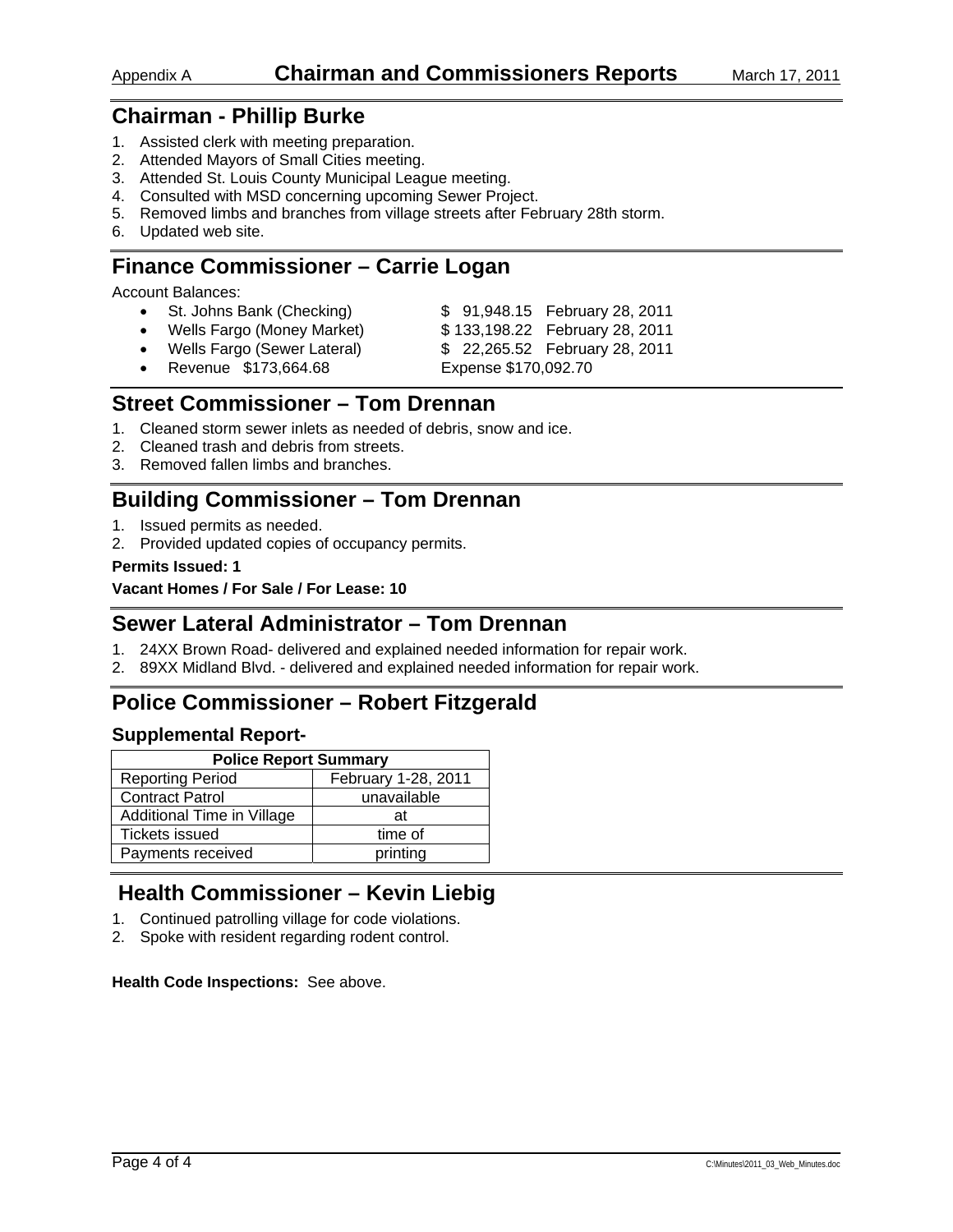The regular monthly meeting of the Board of Trustees of the Village of Sycamore Hills, St. Louis County, Missouri was held Thursday evening, April 21, 2011 in the Educational Building of Calvary United Church of Christ, 2501 Hartland Avenue. The meeting was called to order at 7:05 pm. Trustees present were Health Commissioner Kevin Liebig, Finance Commissioner Carrie Logan, Street Commissioner Tom Drennan, and Chairman Phillip Burke. Police Commissioner Robert Fitzgerald was excused. Clerk Joy Drennan and Attorney John Tajkowski were also present. The meeting opened with the Pledge of Allegiance.

### **Reading of Election Results:**

The clerk read the election results.

### **Oath of Office:**

Phillip Burke, Tom Drennan, and Carrie Logan took the oath of office.

### **Amendment of Agenda:**

1. Under Old Business add item 1 non-binding tax levy

Tom Drennan made a motion to accept the amendments; Carrie Logan seconded the motion. The motion carried unanimously.

### **Approval of Prior Month's Minutes:**

A motion was made by Kevin Liebig and seconded by Tom Drennan to approve the minutes of the March 17, 2011 meeting. The motion carried unanimously.

### **Presentation and Payment of Bills:**

Bills in the amount of \$13,418.35 were presented by Treasurer Joy Drennan. Carrie Logan made a motion to pay the bills as presented; Kevin Liebig seconded the motion. The motion carried unanimously.

### **Reports of the Chairman and Commissioners:**

Reports were submitted by the Chairman and the Commissioners and are attached as Appendix A. Kevin Liebig made a motion to accept the reports as presented; Tom Drennan seconded the motion. Tom Drennan spoke that several storm sewers were blocked; Phillip Burke added that he had reported 3 blocked inlets to MSD. The motion carried unanimously.

### **Presentation by Warren Fine, CPA**

Warren Fine and David Burkhart of Fine & Associates, P.C. made a presentation to the board concerning an audit. Important requirements for a village are segregation of duties and handling of invoices. An audit provides an outside opinion of what we are doing right and what we are doing wrong. An audit also informs the community that the board is using funds for the intended purpose. It provides continuity when board changes due to election. They will report on observations and recommendations that the board could decide whether to implement or not such as are internal controls safe and sufficient to protect the funds of the village? Details of the report are intended for the board only although the reports are available of public record. Fine and Associates provide audit services for several other cities and the St. Louis County Municipal League. Billing is always on a not to exceed basis.

### **Discussion from the Floor:**

Terry Heil requested information about housing inspections. We order inspections when we see or get complaints. We contract with St. John's for the housing inspection. Fee is \$45. If physical evidence is brought forward we can order an external property inspection. Tom will follow up with pictures with the permission of Mr. Heil to go on his property.

### **Old Business:**

### **1. Non-Binding Tax Levy**

*We must provide a non-binding tax levy that needs be provided to the county by state law. Based on our assessments our rate will be:*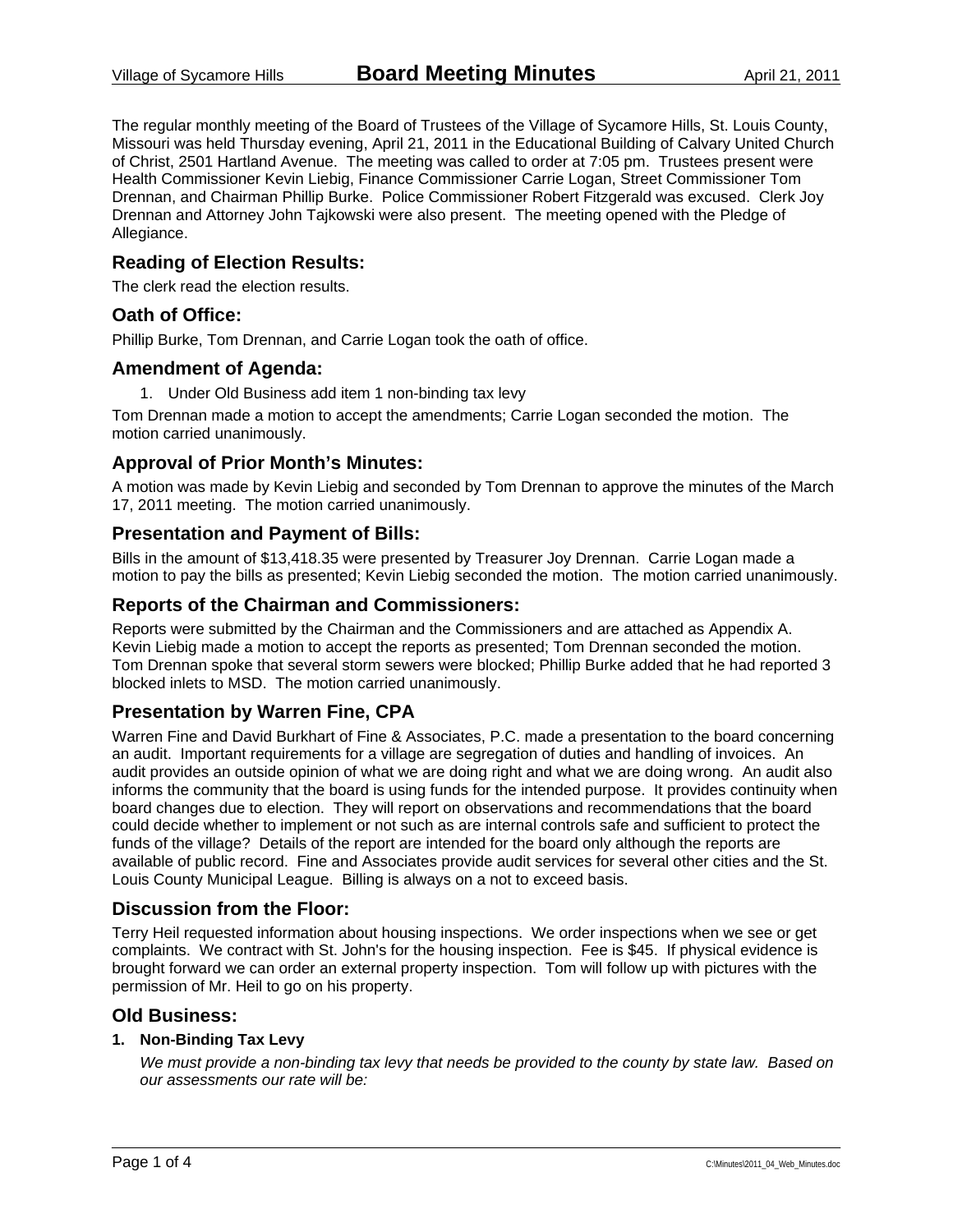|                             | <b>Residential</b> | <b>Commercial</b> | <b>Personal Property</b> |
|-----------------------------|--------------------|-------------------|--------------------------|
| <b>Tax Rate Summary</b>     | 0.0930             | 0.1130            | 0.1800                   |
| <b>Non-binding Tax Rate</b> | 0.2120             | 0.2540            | 0.2530                   |

### **New Business:**

### **1. Business License**

*Requested data has been submitted by the business proprietor. He requested a change in the business hours to 9am - 6pm. Although a fire inspection was completed on June 16, 2010 and would be honored for one year by the fire district the board requested an up to date fire inspection. The board will take the application under advisement.* 

#### **2. CDBG (Bill 469, Ordinance 462)**

*The bill was read in full. A motion was made by Kevin Liebig and seconded by Tom Drennan (Bill 469, Ordinance 462) "An Ordinance Authorizing the Chairman of the Village of Sycamore Hills to Enter Into an Agreement With St. Louis County, Missouri for Municipal Housing and Community Development Cooperation Agreement 2011"."* 

*The vote on the said motion was as follows on the first reading:* 

| Trustee              | <b>Abstain</b> | Yes | No | <b>Absent</b> |
|----------------------|----------------|-----|----|---------------|
| <b>Phillip Burke</b> |                |     |    |               |
| Tom Drennan          |                |     |    |               |
| Robert Fitzgerald    |                |     |    |               |
| Kevin Liebig         |                |     |    |               |
| Carrie Logan         |                |     |    |               |

*The vote on the said motion was as follows on the second reading:* 

| Trustee                  | <b>Abstain</b> | Yes | No | <b>Absent</b> |
|--------------------------|----------------|-----|----|---------------|
| <b>Phillip Burke</b>     |                |     |    |               |
| Tom Drennan              |                |     |    |               |
| <b>Robert Fitzgerald</b> |                |     |    |               |
| Kevin Liebig             |                |     |    |               |
| Carrie Logan             |                |     |    |               |
|                          |                |     |    |               |

*Thereupon Bill 469 was declared to be duly enacted as Ordinance 462.* 

#### **3. 2011/2012 Budget (Bill 470, Ordinance 463)**

*The bill was read in full. A motion was made by Carrie Logan and seconded by Kevin Liebig (Bill 470, Ordinance 463) "An Ordinance Adopting a Budget for the General Funds for the Village of Sycamore Hills, Missouri for FY 2011-2012"* 

*The vote on the said motion was as follows on the first reading:* 

| Trustee                  | <b>Abstain</b> | Yes | No | <b>Absent</b> |
|--------------------------|----------------|-----|----|---------------|
| <b>Phillip Burke</b>     |                |     |    |               |
| Tom Drennan              |                |     |    |               |
| <b>Robert Fitzgerald</b> |                |     |    |               |
| Kevin Liebig             |                |     |    |               |
| Carrie Logan             |                |     |    |               |

*The vote on the said motion was as follows on the second reading:* 

| <b>Trustee</b>           | <b>Abstain</b> | Yes | No | <b>Absent</b> |
|--------------------------|----------------|-----|----|---------------|
| <b>Phillip Burke</b>     |                |     |    |               |
| Tom Drennan              |                |     |    |               |
| <b>Robert Fitzgerald</b> |                |     |    |               |
| Kevin Liebig             |                |     |    |               |
| Carrie Logan             |                |     |    |               |

*Thereupon Bill 470 was declared to be duly enacted as Ordinance 463.* 

The motion for adjournment was made Tom Drennan and seconded by Kevin Liebig. The motion carried unanimously. Adjournment was at 8:01 pm.

Attested by:

 Joy Porter Drennan Village Clerk

| Page 2 of 4 | C:\Minutes\2011_04_Web_Minutes.doc |  |
|-------------|------------------------------------|--|
|             |                                    |  |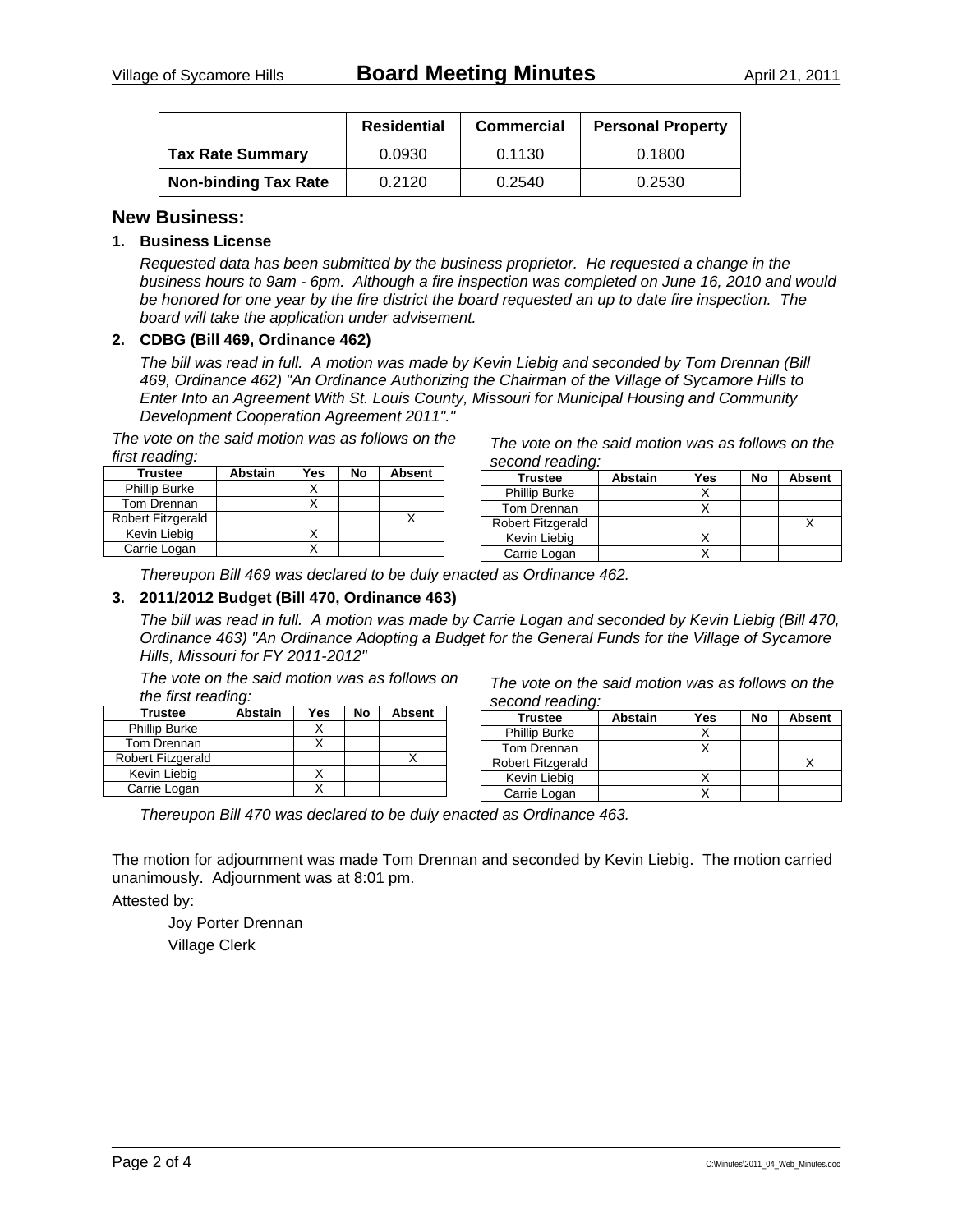# **Work Session Minutes**

### **1. Setbacks and Easements**

*The clerk has received some calls for rehab work and what the setbacks are for side and back property lines especially concerning garages. We have a means for the homeowner to request a variance. We may want to consider an ordinance addressing this issue.* 

#### **2. Vacant Homes and Section 8 Housing**

*With incoming applications for section 8 housing there is a concern that the landlord and the tenant may have no pride in ownership of the home so the village must be cognizant of any nuisance violations. While the violations have daily fines a better approach would be to work with both the tenant and the owner to resolve any issues. The village may want to address adding a fee for vacant housing since those addresses require extra vigilance.*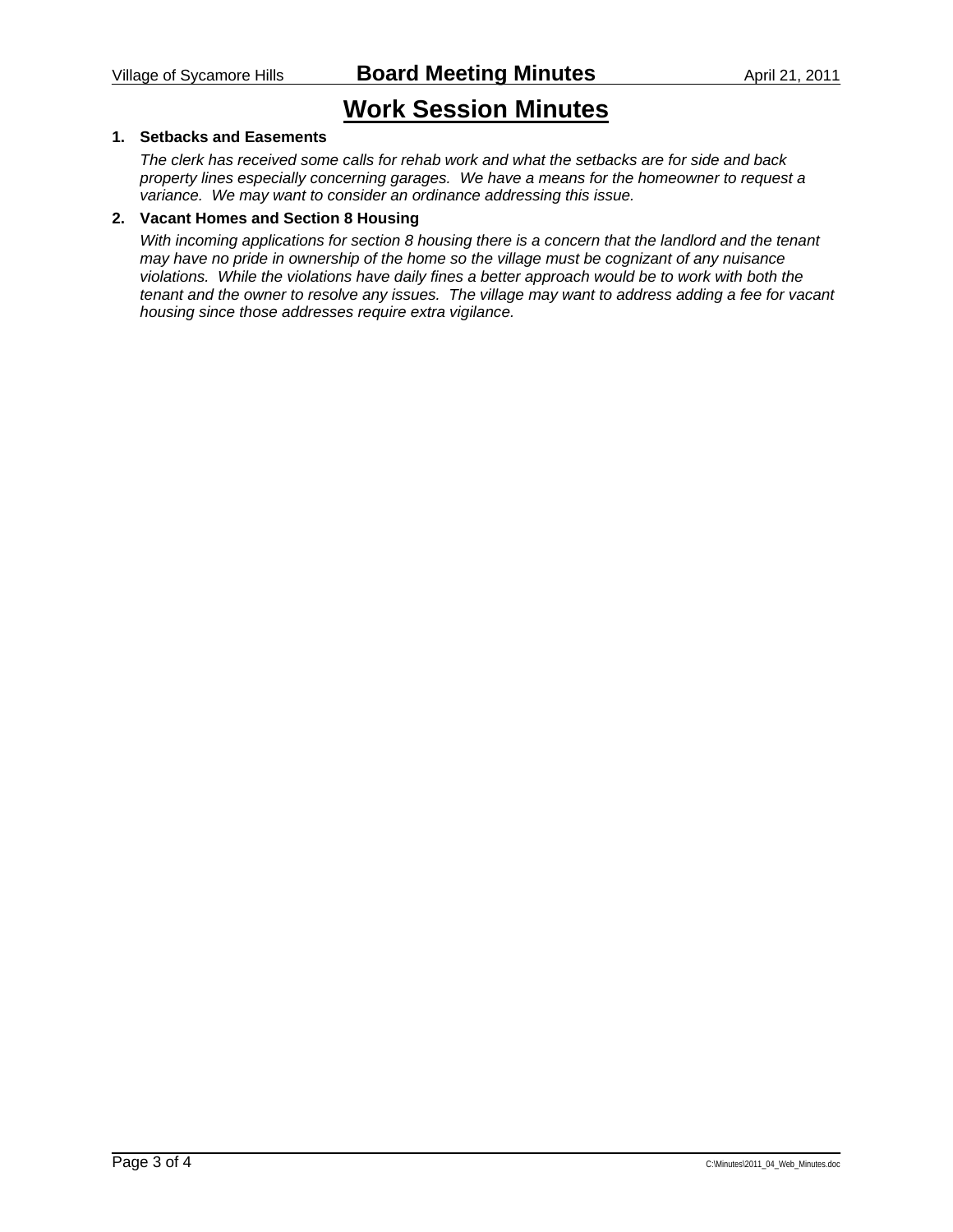- 1. Assisted clerk with meeting preparation.
- 2. Attended Mayors of Small Cities meeting.
- 3. Attended St. Louis County Municipal League meeting.
- 4. Cleaned storm sewers.
- 5. Updated web site.

# **Finance Commissioner – Carrie Logan**

Account Balances:

| • St. Johns Bank (Checking)   |  | \$ 90,369.31 March 31, 2011 |
|-------------------------------|--|-----------------------------|
| • Wells Fargo (Money Market)  |  | \$ 83,166.87 March 31, 2011 |
| • Wells Fargo (Sewer Lateral) |  | \$ 16,157.52 March 31, 2011 |
| • Revenue \$9530.78           |  | Expense \$13,368.35         |

### **Street Commissioner – Tom Drennan**

- 1. Inspected and cleaned storm sewer inlets as needed of debris.
- 2. Inspected and cleaned trash and debris from streets.
- 3. Removed fallen limbs and branches.

# **Building Commissioner – Tom Drennan**

- 1. Issued permits as needed.
- 2. Provided updated copies of occupancy permits.

### **Permits Issued: 3**

**Vacant Homes / For Sale / For Lease: 10** 

### **Sewer Lateral Administrator – Tom Drennan**

- 1. 24XX Brown Road- delivered and explained needed information for repair work.
- 2. 89XX Midland Blvd. delivered and explained needed information for repair work.

# **Police Commissioner – Robert Fitzgerald**

### **Supplemental Report -** Not available

# **Health Commissioner – Kevin Liebig**

- 1. Continued patrolling village for code violations.
- 2. Spoke with resident regarding rodent control.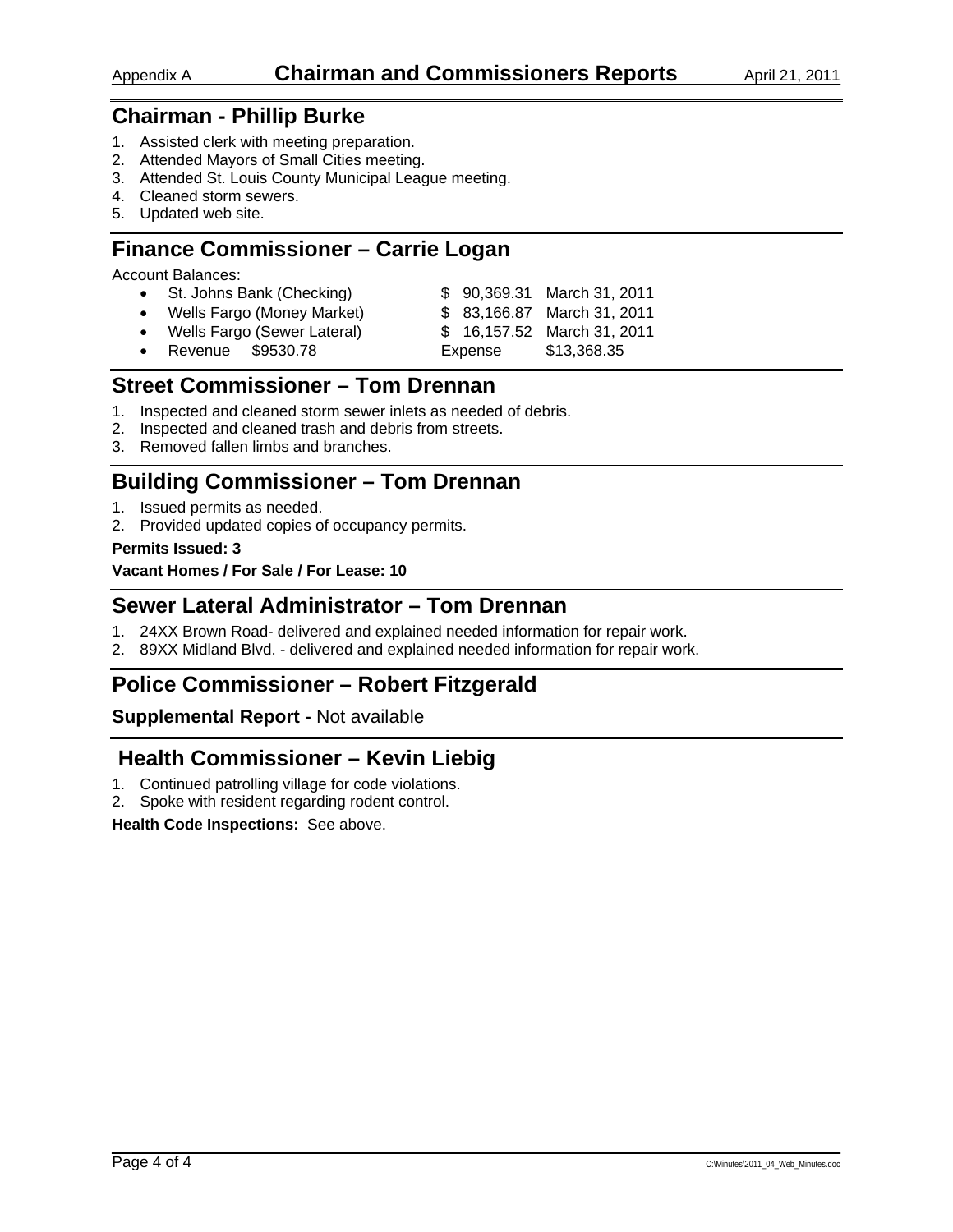The regular monthly meeting of the Board of Trustees of the Village of Sycamore Hills, St. Louis County, Missouri was held Thursday evening, May 19, 2011 in the Educational Building of Calvary United Church of Christ, 2501 Hartland Avenue. The meeting was called to order at 7:20 pm. Trustees present were Health Commissioner Kevin Liebig, Police Commissioner Robert Fitzgerald, Street Commissioner Tom Drennan, and Chairman Phillip Burke. Finance Commissioner Carrie Logan was excused. Clerk Joy Drennan and Attorney John Tajkowski were also present. The meeting opened with the Pledge of Allegiance.

### **Amendment of Agenda:**

- 1. Under New Business add "Lawn Mowing Ordinance (Bill 471, Ordinance 464)"
- 2. Under Work Session add "Vacant House Discussion"

Tom Drennan made a motion to accept the amendments; Kevin Liebig seconded the motion. The motion carried unanimously.

### **Approval of Prior Month's Minutes:**

A motion was made by Robert Fitzgerald and seconded by Kevin Liebig to approve the minutes of the April 21, 2011 meeting. The motion carried unanimously.

### **Presentation and Payment of Bills:**

Bills in the amount of \$13,241.26 were presented by Treasurer Joy Drennan. Kevin Liebig made a motion to pay the bills as presented; Robert Fitzgerald seconded the motion. The motion carried unanimously.

### **Reports of the Chairman and Commissioners:**

Reports were submitted by the Chairman and the Commissioners and are attached as Appendix A. Robert Fitzgerald made a motion to accept the reports as presented; Kevin Liebig seconded the motion. . The motion carried unanimously.

### **Discussion from the Floor:**

There was no discussion from the floor.

### **Old Business:**

**1. Business License** 

*We have received all the information requested by the business owner. There were some complaints*  for the business. Owner has not done any business on the lot. Business license would be until *December 31, 2011 with the requirements agreed to between the owner and the village. Kevin Liebig made a motion to accept the license with the conditions and was seconded by Tom Drennan. The motion passed unanimously.* 

### **New Business:**

#### **1. Lawn Mowing Ordinance (Bill 471, Ordinance 464)**

*The bill was read in full. A motion was made by Kevin Liebig and seconded by Tom Drennan (Bill 471, Ordinance 464).*

*The vote on the said motion was as follows on the first reading:* 

| <b>Trustee</b>       | <b>Abstain</b> | Yes | No | <b>Absent</b> |
|----------------------|----------------|-----|----|---------------|
| <b>Phillip Burke</b> |                |     |    |               |
| Tom Drennan          |                |     |    |               |
| Robert Fitzgerald    |                |     |    |               |
| Kevin Liebig         |                |     |    |               |
| Carrie Logan         |                |     |    |               |

*The vote on the said motion was as follows on the second reading:* 

| <b>Trustee</b>           | <b>Abstain</b> | Yes | No | <b>Absent</b> |  |  |
|--------------------------|----------------|-----|----|---------------|--|--|
| <b>Phillip Burke</b>     |                |     |    |               |  |  |
| Tom Drennan              |                |     |    |               |  |  |
| <b>Robert Fitzgerald</b> |                |     |    |               |  |  |
| Kevin Liebig             |                |     |    |               |  |  |
| Carrie Logan             |                |     |    |               |  |  |

*Thereupon Bill 471 was declared to be duly enacted as Ordinance 464.*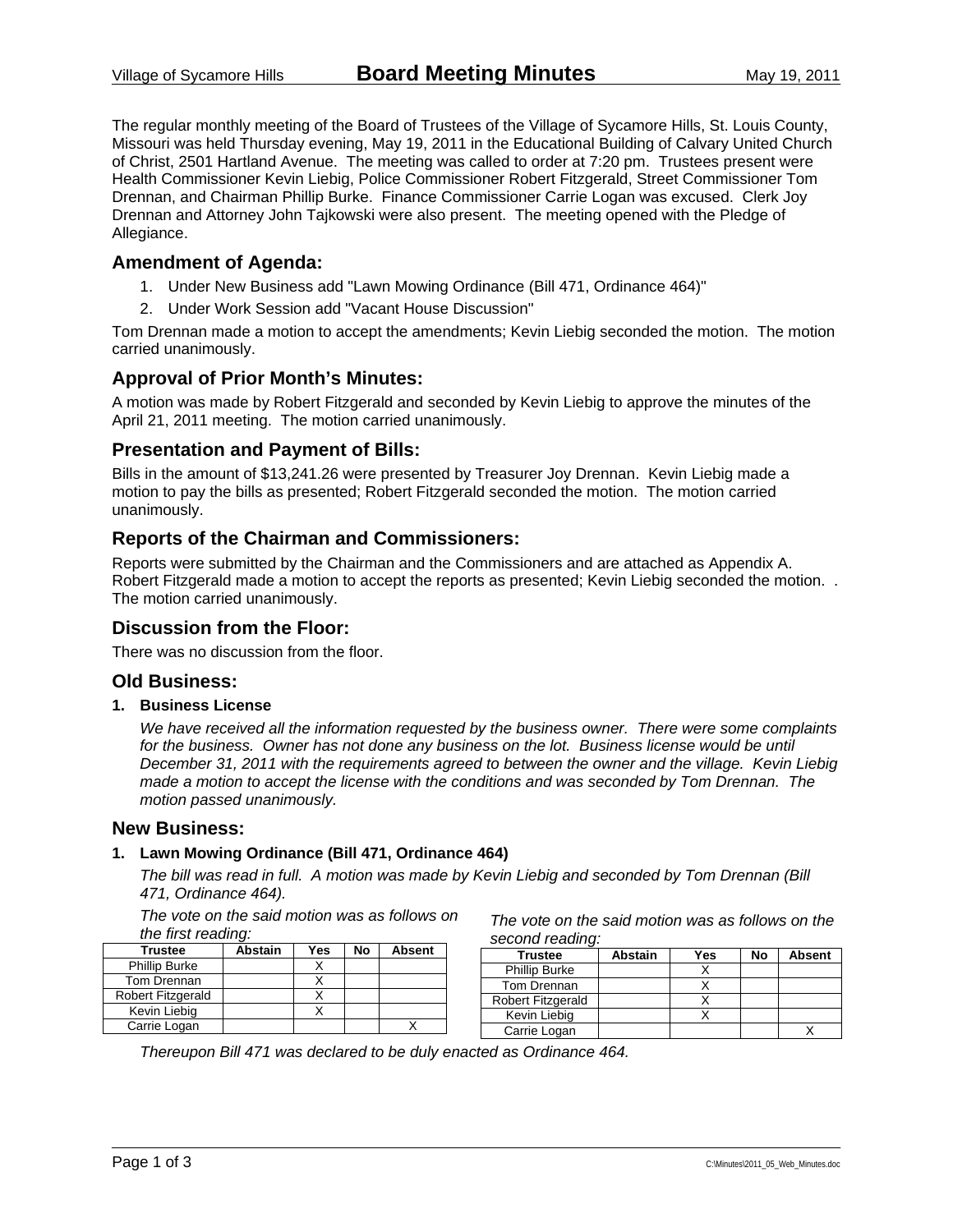The motion for adjournment was made Kevin Liebig and seconded by Tom Drennan. The motion carried unanimously. Adjournment was at 7:56 pm.

Attested by:

 Joy Porter Drennan Village Clerk

# **Work Session Minutes**

### **1. Repair of Barricades**  *Kevin Liebig will prepare an example.*  **2. Storage Shed Inventory**

- *Phillip will inventory the shed.*
- **3. Street Sign Inventory**  *Phillip will perform a sign inventory.*
- **4. Brown Road Construction**  *The county plans for Brown Road repairs were discussed.*
- **5. MSD Project**

*The preliminary plan does not appear to affect the village streets except in small areas.* 

### **6. Audit**

*We will budget for an audit next year.* 

### **7. Vacant Houses**

*We already have this in the codification book. Any building vacant for 6 months and has code violations.* 

### **8. Walton Trees**

*Phillip will review trees for removal* 

### **9. FEMA**

*Joy will check to see if we can access any funds for the tree removal on Walton.*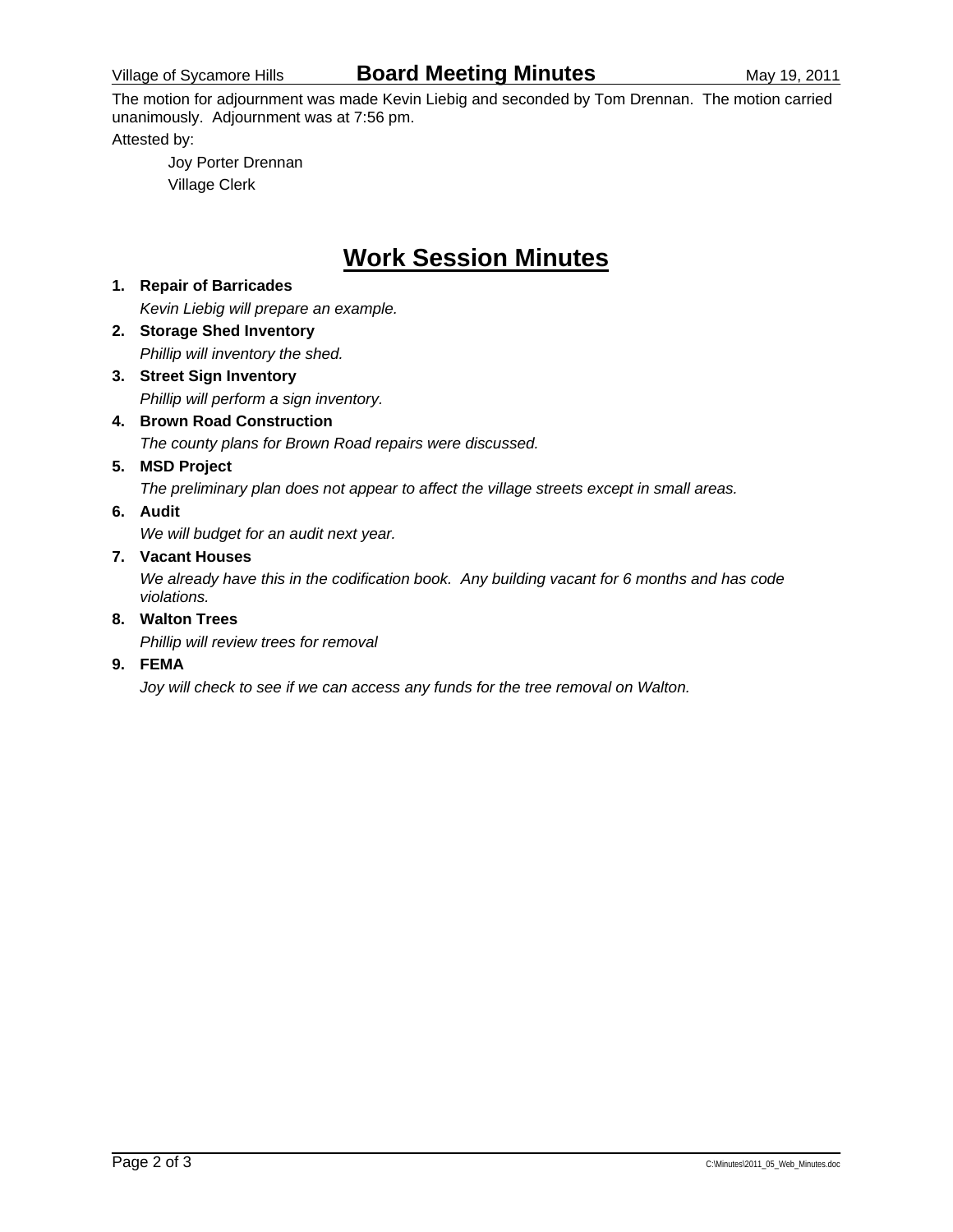- 1. Assisted clerk with meeting preparation.
- 2. Attended Mayors of Small Cities meeting.
- 3. Updated web site.

# **Finance Commissioner – Carrie Logan**

Account Balances:

| • St. Johns Bank (Checking)   |                     | \$ 81,271.34 April 30, 2011 |
|-------------------------------|---------------------|-----------------------------|
| • Wells Fargo (Money Market)  |                     | \$ 83,140.64 April 30, 2011 |
| • Wells Fargo (Sewer Lateral) |                     | \$ 16,157.52 April 30, 2011 |
| • Revenue \$18,346.66         | Expense \$26,277.17 |                             |

# **Street Commissioner – Tom Drennan**

- 1. Inspected and cleaned storm sewer inlets as needed of debris.
- 2. Inspected and cleaned trash and debris from streets.
- 3. Removed fallen limbs and branches.

# **Building Commissioner – Tom Drennan**

- 1. Issued permits as needed.
- 2. Provided updated copies of occupancy permits.

### **Permits Issued: None**

### **Vacant Homes / For Sale / For Lease: 10**

### **Sewer Lateral Administrator – Tom Drennan**

1. None to report.

### **Supplemental Report-**

| <b>Police Report Summary</b> |                  |  |  |  |  |  |
|------------------------------|------------------|--|--|--|--|--|
| <b>Reporting Period</b>      | March 1-31, 2011 |  |  |  |  |  |
| <b>Contract Patrol</b>       | 115.8            |  |  |  |  |  |
| Additional Time in Village   | 19.0             |  |  |  |  |  |
| <b>Tickets issued</b>        | 54               |  |  |  |  |  |
| Payments received            | \$1707.75        |  |  |  |  |  |

| <b>Police Report Summary</b>                |          |  |  |  |  |
|---------------------------------------------|----------|--|--|--|--|
| April 1-30, 2011<br><b>Reporting Period</b> |          |  |  |  |  |
| <b>Contract Patrol</b>                      | 109.5    |  |  |  |  |
| Additional Time in Village                  | 16.3     |  |  |  |  |
| <b>Tickets issued</b>                       | 42       |  |  |  |  |
| Payments received                           | \$862.50 |  |  |  |  |

# **Health Commissioner – Kevin Liebig**

- 1. Continued patrolling village for code violations.
- 2. Spoke with resident regarding rodent control.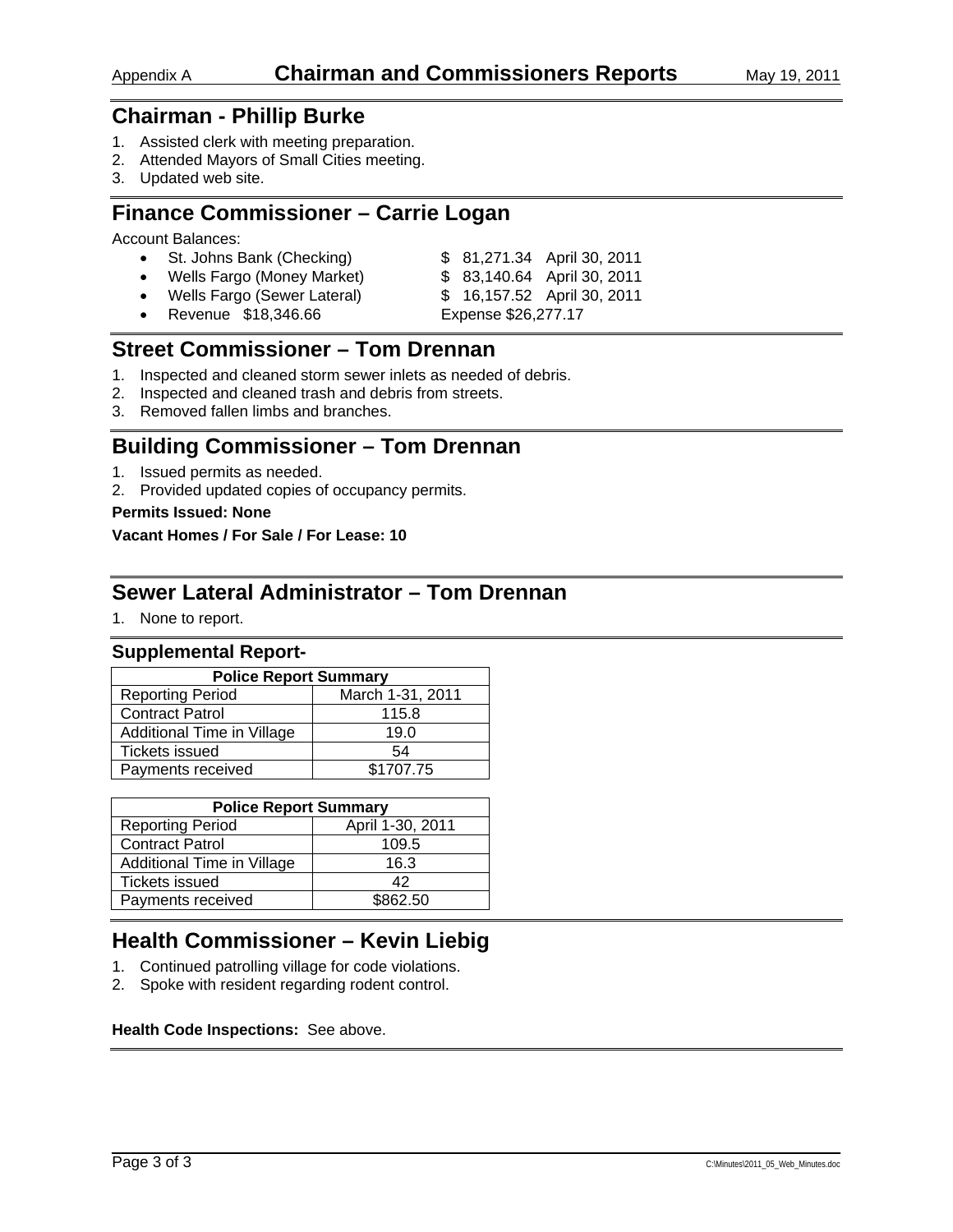The regular monthly meeting of the Board of Trustees of the Village of Sycamore Hills, St. Louis County, Missouri was held Thursday evening, June 16, 2011 in the Educational Building of Calvary United Church of Christ, 2501 Hartland Avenue. The meeting was called to order at 7:00 pm. Trustees present were Health Commissioner Kevin Liebig, Finance Commissioner Carrie Logan, Police Commissioner Robert Fitzgerald, Street Commissioner Tom Drennan, and Chairman Phillip Burke. Clerk Joy Drennan and Attorney John Tajkowski were also present. The meeting opened with the Pledge of Allegiance.

### **Amendment of Agenda:**

- 1. Under New Business add Item 1 "St. Louis County SAVES Ordinance".
- 2. Under Work Session add Item 6 "Time Limits on car covers".

Tom Drennan made a motion to accept the amendments; Kevin Liebig seconded the motion. The motion carried unanimously.

### **Public Hearing**

Record of attendance

Discussion

*Tom Drennan made a motion to remove the stairs and replace them with an ADA compliant ramp at the corner of Graceland and Hartland Avenues. Robert Fitzgerald seconded the motion; the motion carried unanimously.* 

### **Approval of Prior Month's Minutes:**

A motion was made by Tom Drennan and seconded by Kevin Liebig to approve the minutes of the May 19, 2011 meeting. The motion carried unanimously.

### **Presentation and Payment of Bills:**

Bills in the amount of \$19,393.01 were presented by Treasurer Joy Drennan. Kevin Liebig made a motion to pay the bills as presented; Carrie Logan seconded the motion. The motion carried unanimously.

### **Reports of the Chairman and Commissioners:**

Reports were submitted by the Chairman and the Commissioners and are attached as Appendix A. Tom Drennan amended his report by noting an inspection for 24XX Oakland has been requested by St. John. Carrie Logan noted that a CD will come due on July 13; the funds will be transferred to St. John's Bank. Robert Fitzgerald made a motion to accept the reports as presented; Tom Drennan seconded the motion. The motion carried unanimously.

### **Discussion from the Floor:**

Residents complained about 24XX Oakland (vacant due to fire) and 24XX Oakland (tall weeds). They expressed their frustration that despite complaints nothing seems to be done. St. John Police Officer Anderson with K-9 Unit Vos was present. He reported that the department is testing two Tahoe vehicles for supervisors.

#### **Old Business:**

**None.** 

#### **New Business:**

**1. St. Louis County SAVES (Bill 472, Ordinance 465)** 

*The bill was read in full. A motion was made by Carrie Logan and seconded by Kevin Liebig (Bill 472, Ordinance 465).*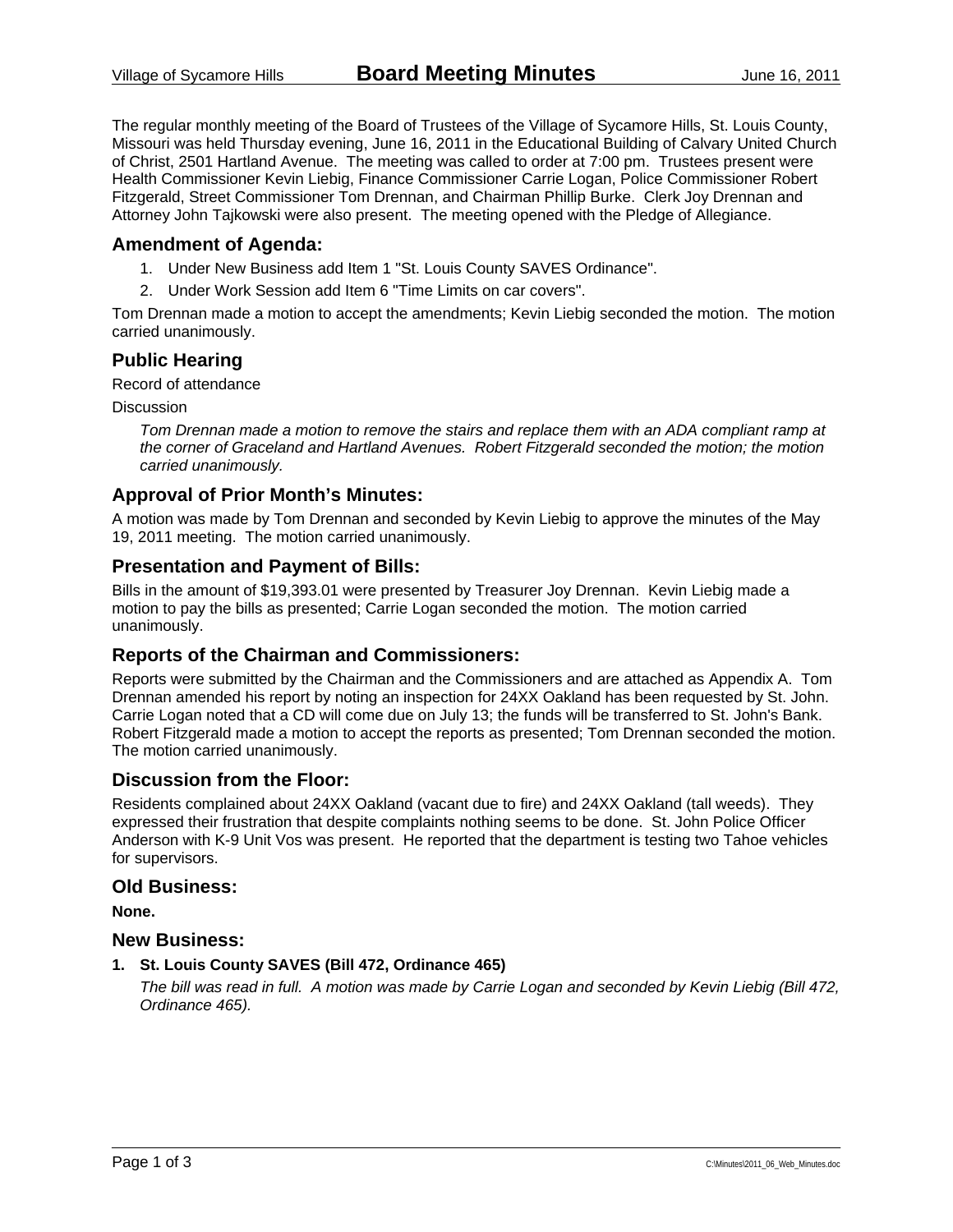*The vote on the said motion was as follows on the first reading:* 

| <b>Trustee</b>           | <b>Abstain</b> | Yes | No | <b>Absent</b> |
|--------------------------|----------------|-----|----|---------------|
| <b>Phillip Burke</b>     |                |     |    |               |
| Tom Drennan              |                |     |    |               |
| <b>Robert Fitzgerald</b> |                |     |    |               |
| Kevin Liebia             |                |     |    |               |
| Carrie Logan             |                |     |    |               |

*The vote on the said motion was as follows on the second reading:* 

| Trustee                  | <b>Abstain</b> | Yes | No | <b>Absent</b> |
|--------------------------|----------------|-----|----|---------------|
| <b>Phillip Burke</b>     |                |     |    |               |
| Tom Drennan              |                |     |    |               |
| <b>Robert Fitzgerald</b> |                |     |    |               |
| Kevin Liebig             |                |     |    |               |
| Carrie Logan             |                |     |    |               |

*Thereupon Bill 472 was declared to be duly enacted as Ordinance 465.* 

The motion for adjournment was made Robert Fitzgerald and seconded by Kevin Liebig. The motion carried unanimously. Adjournment was at 7:54 pm.

Attested by:

 Joy Porter Drennan Village Clerk

# **Work Session Minutes**

### **1. Repair of Barricades**

*Kevin Liebig will build a prototype out of 2" PVC pipe. Cost is approximately \$20 per barricade.* 

### **2. Storage Shed Inventory**

*Phillip will inventory the shed.* 

**3. Street Sign Inventory**  *Phillip will perform a sign inventory.* 

#### **4. Walton Trees**

*Phillip will review trees for removal.* 

#### **5. Inspection of Homes**

*Each trustee will select one home on their street that needs review and will forward that data to the attorney. The Attorney will contact the city of St. John to see how to proceed. The St. John prosecutor handles all our cases; no one from the village needs to be present.* 

#### **6. Car Covers**

*Should we set a time limit on car covers? There are several cases in the village where vehicles have been covered for years. We will consider change in the ordinance to terminate at one year. Any request for extension will require the resident to show that it has been licensed.*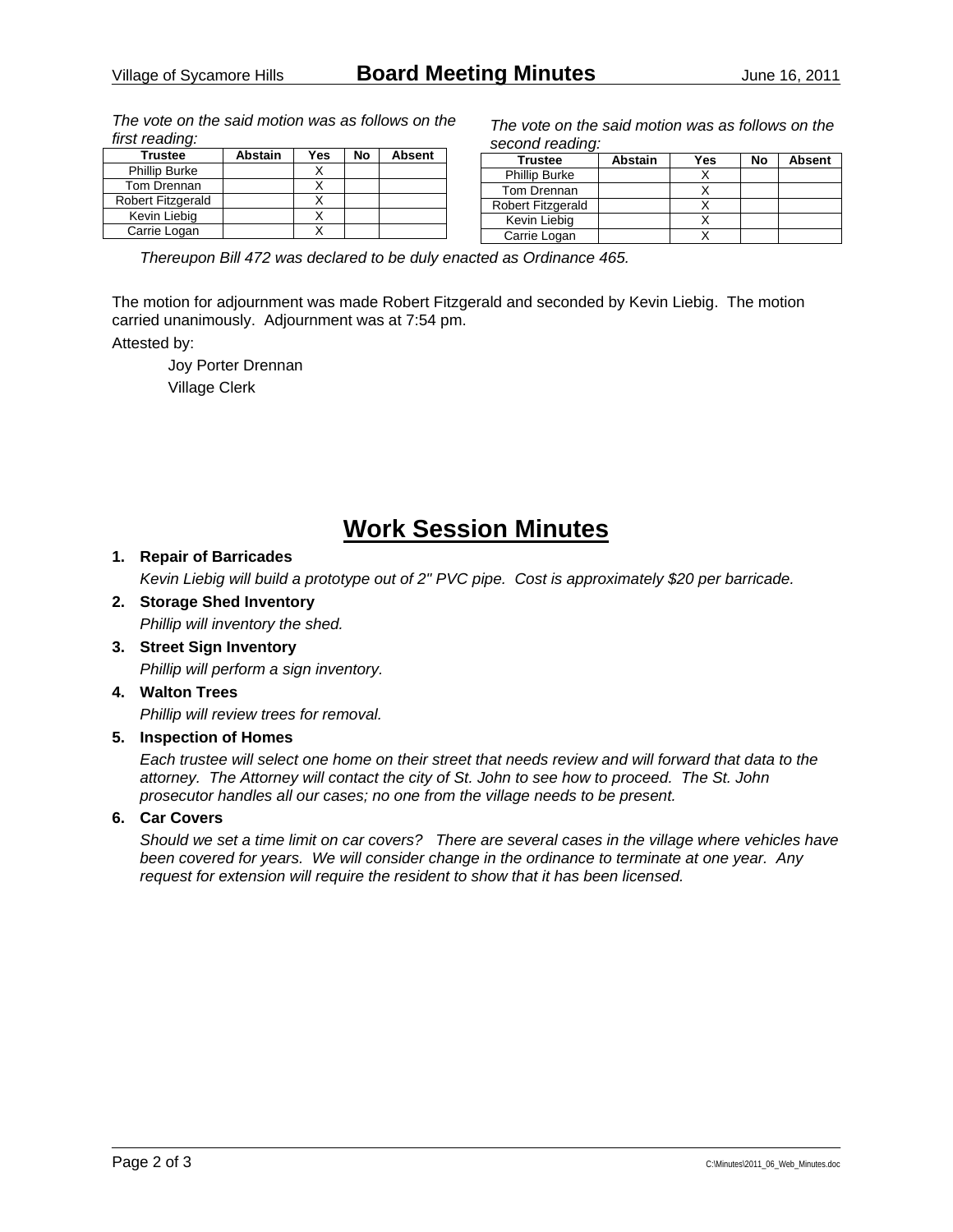- 1. Assisted clerk with meeting preparation.
- 2. Assisted Street and Health Commissioners with storm cleanup.
- 3. Attended Mayors of Small Cities meeting.
- 4. Updated web site.

# **Finance Commissioner – Carrie Logan**

Account Balances:

• St. Johns Bank (Checking) \$ 82,194.02 May 31, 2011 • Wells Fargo (Money Market) \$ 83,105.92 May 31, 2011 • Wells Fargo (Sewer Lateral) \$ 13,267.52 May 31, 2011 • Revenue \$35,330.89 Expense \$46,265.49

## **Street Commissioner – Tom Drennan**

- 1. Inspected and cleaned storm sewer inlets as needed of debris.
- 2. Inspected and cleaned trash and debris from streets.
- 3. Removed fallen limbs and branches.

# **Building Commissioner – Tom Drennan**

- 1. Issued permits as needed.
- 2. Provided updated copies of occupancy permits.
- 3. Inspected complaints of dead trees at 24XX Northland and 24XX Ashland. No dead trees observed.
- 4. Inspected fence complaint at 24XX Walton Road.
- 5. Spoke with resident at 24XX Walton about erecting a canopy in backyard.

### **Permits Issued: 2**

### **Vacant Homes / For Sale / For Lease: 10**

### **Sewer Lateral Administrator – Tom Drennan**

1. None to report.

# **Police Commissioner – Robert Fitzgerald**

### **Supplemental Report-**

| <b>Police Report Summary</b>              |         |  |  |  |
|-------------------------------------------|---------|--|--|--|
| May 1-31, 2011<br><b>Reporting Period</b> |         |  |  |  |
| <b>Contract Patrol</b>                    | 106.10  |  |  |  |
| Additional Time in Village                | 17.10   |  |  |  |
| <b>Tickets issued</b>                     | 31      |  |  |  |
| Payments received                         | 1619.00 |  |  |  |

After receiving two complaints about the number of vehicles that have been sitting for extended periods, the last caller suggested the Board of Trustees draft or modify an ordinance to limit the time a vehicle could remain covered.

# **Health Commissioner – Kevin Liebig**

- 1. Continued patrolling village for code violations.
- 2. Inspected properties for complaints at
	- 24XX Oakland (weeds two feet tall, empty 8 years, washer/dryer covered with a tarp in backyard)
	- House in 2400 block of Oakland (caller not sure of address, overgrown weeds and trash)
	- 24XX Hartland (caller requests Village help those who cannot maintain their yards. Weeds along fence line need to be cut down.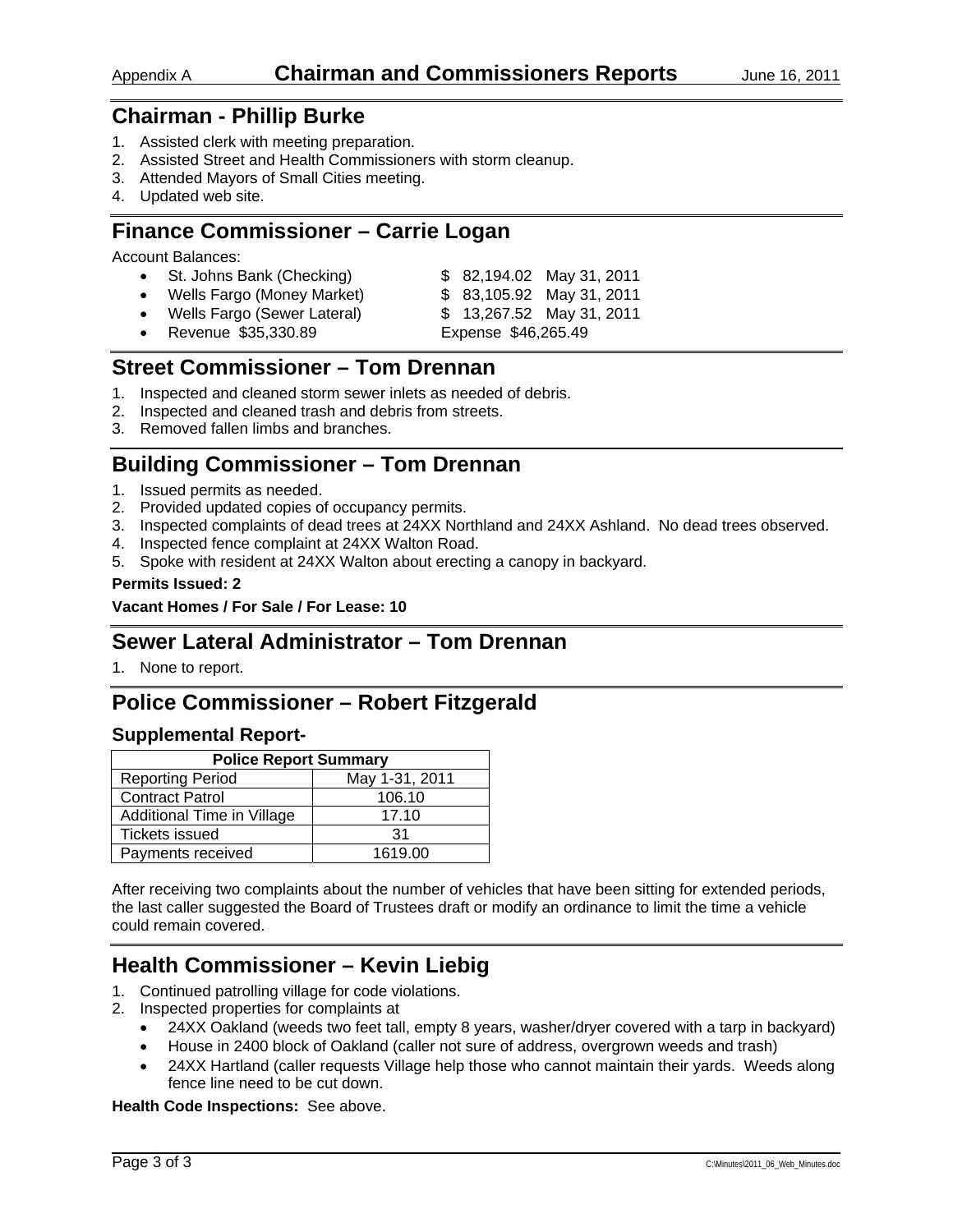The regular monthly meeting of the Board of Trustees of the Village of Sycamore Hills, St. Louis County, Missouri was held Thursday evening, July 21, 2011 in the Educational Building of Calvary United Church of Christ, 2501 Hartland Avenue. The meeting was called to order at 7:00 pm. Trustees present were Finance Commissioner Carrie Logan, Street Commissioner Tom Drennan, and Chairman Phillip Burke. Health Commissioner Kevin Liebig and Police Commissioner Robert Fitzgerald were excused. Clerk Joy Drennan and Attorney John Tajkowski were also present. The meeting opened with the Pledge of Allegiance.

### **Amendment of Agenda:**

There were no amendments to the agenda.

### **Approval of Prior Month's Minutes:**

A motion was made by Tom Drennan and seconded by Carrie Logan to approve the minutes of the June 16, 2011 meeting. The motion carried unanimously.

### **Presentation and Payment of Bills:**

Bills in the amount of \$13,810.17 were presented by Treasurer Joy Drennan. Tom Drennan made a motion to pay the bills as presented; Carrie Logan seconded the motion. The motion carried unanimously.

### **Reports of the Chairman and Commissioners:**

Reports were submitted by the Chairman and the Commissioners and are attached as Appendix A. Tom Drennan made a motion to accept the reports as presented; Carrie Logan seconded the motion. The motion carried unanimously.

### **Discussion from the Floor:**

The St. John Police Chief relayed a message about copper thefts increasing in the area. The thieves target homes that appear vacant.

### **Old Business:**

None.

### **New Business:**

None.

The motion for adjournment was made Carrie Logan and seconded by Tom Drennan. The motion carried unanimously. Adjournment was at 7:10 pm.

Attested by:

 Joy Porter Drennan Village Clerk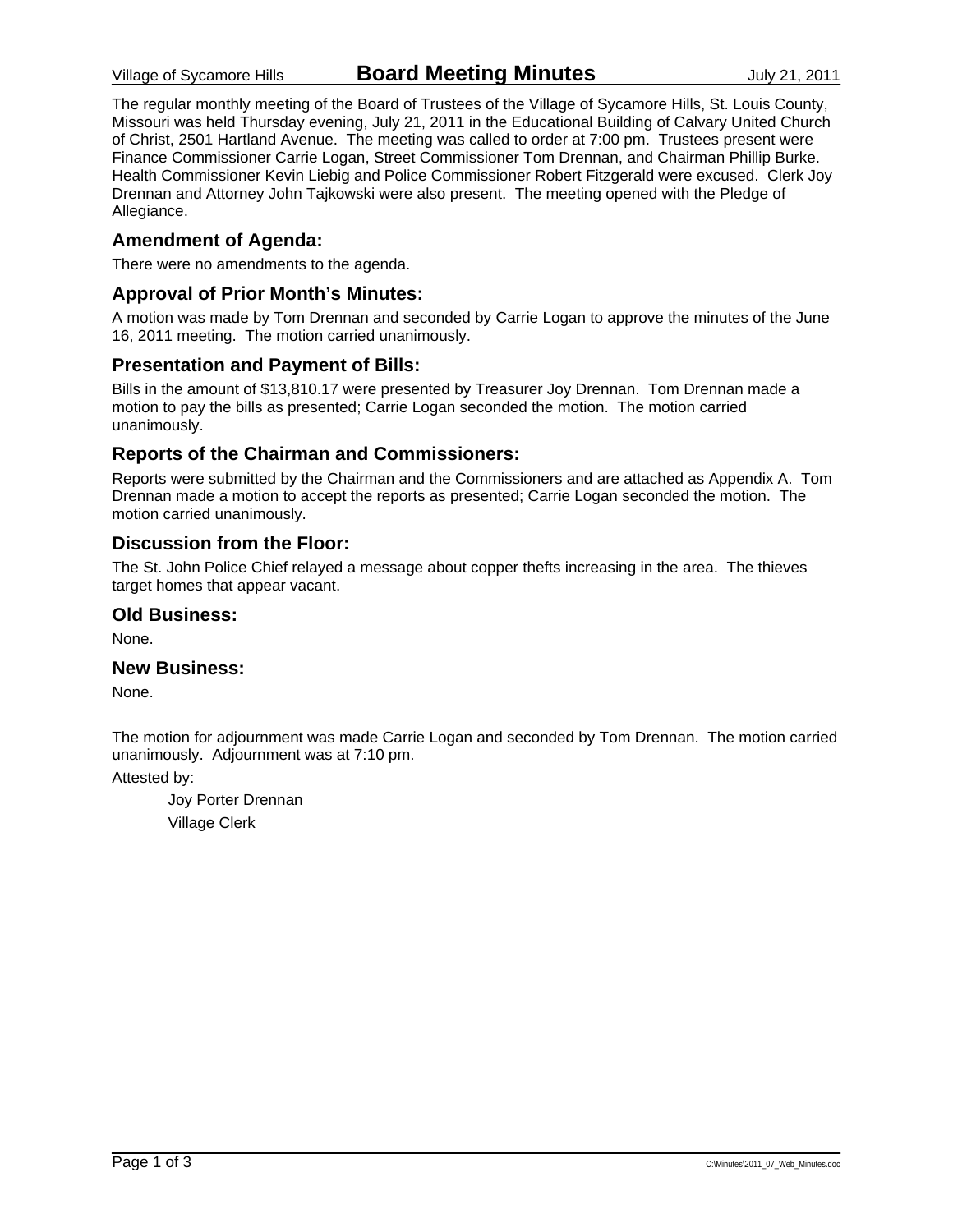# **Work Session Minutes**

### **1. Barricade Preliminary Design**

*Phillip and Kevin will procure materials and assemble 6 barricades* 

### **2. Inspection of Homes**

*Each trustee will select one home on their street that needs review and will forward that data to the attorney. The Attorney will contact the city of St. John to see how to proceed. The St. John prosecutor handles all our cases; no one from the village needs to be present.* 

### **3. Investments**

*Carrie gave some options for investments. We will take the \$50,000 CD that matured and open two \$25,000 CDs at St. John's Bank, one for a period of 12 months and one for a period of 18 months.* 

### **4. Public Works Projects**

a. **Curbs** 

 *Curb on east side of McKibbon to fix alleyway erosion and storm sewer inlet.* 

### b. **Sidewalks**

 *Should we look for sidewalk issues?* 

c. **CDBG funds for Hartland and Graceland Corner**   *Phillip and Joy will work on an RFQ for the project.* 

### **5. Storage Shed Inventory**

*Phillip will inventory the shed.* 

# **6. Street Sign Inventory**

*Phillip will perform a sign inventory.* 

### **7. Walton Trees**

*Phillip contacted AmerenUE to see if trees can be removed by them.*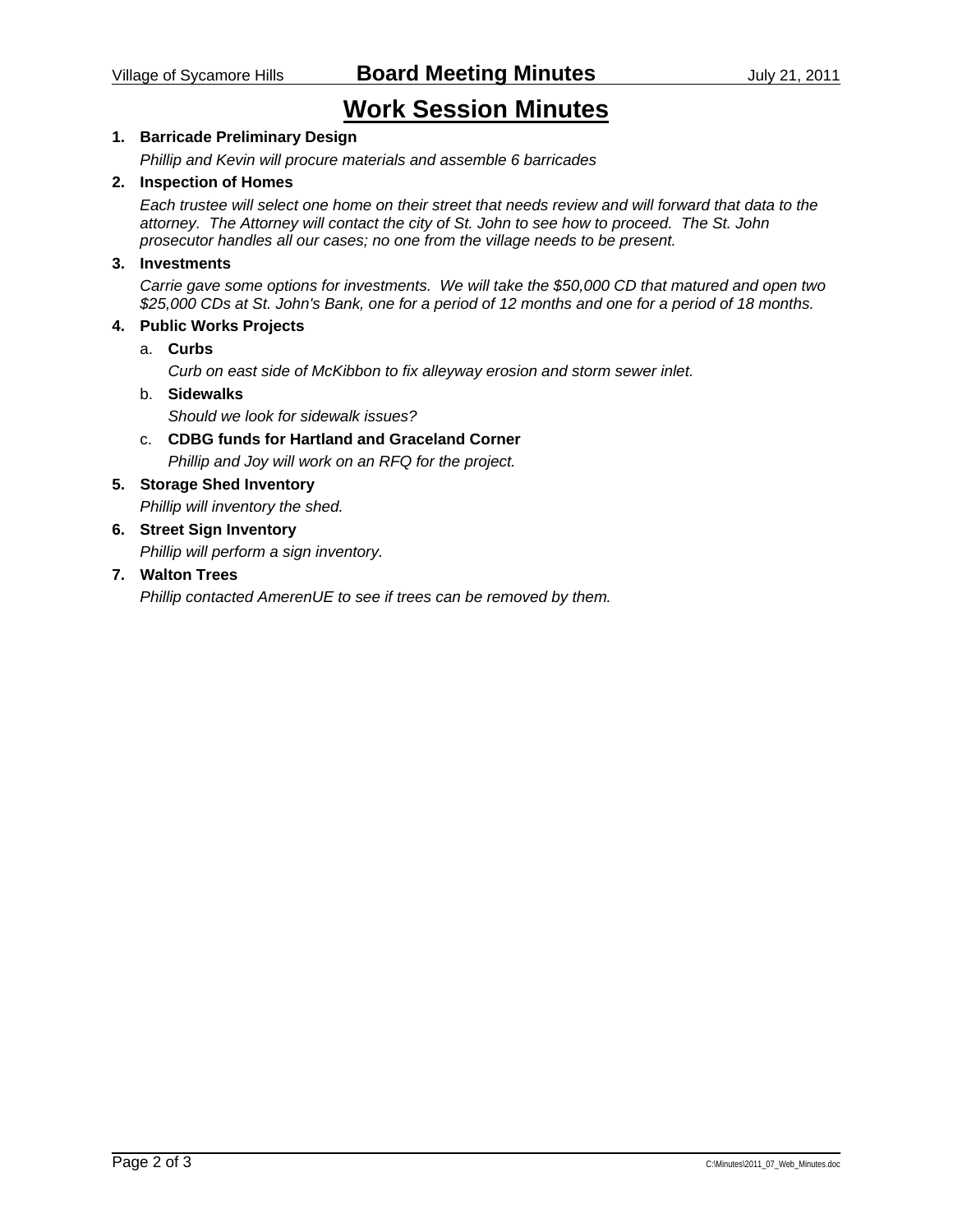- 1. Assisted clerk with meeting preparation.
- 2. Updated web site.
- 3. Worked with Health Commissioner on barricade design.

# **Finance Commissioner – Carrie Logan**

Account Balances:

| • St. Johns Bank (Checking)   |  | \$ 82,194.02 June 30, 2011 |
|-------------------------------|--|----------------------------|
| • St. Johns Bank (CDs)        |  | \$ 50,000.00 June 30, 2011 |
| • Wells Fargo (Money Market)  |  | \$ 83,069.69 June 30, 2011 |
| • Wells Fargo (Sewer Lateral) |  | \$ 12,892.52 June 30, 2011 |

### **Street Commissioner – Tom Drennan**

- 1. Inspected and cleaned storm sewer inlets as needed of debris.
- 2. Inspected and cleaned trash and debris from streets.
- 3. Removed fallen limbs and branches.

# **Building Commissioner – Tom Drennan**

- 1. Issued permits as needed.
- 2. Provided updated copies of occupancy permits.
- 3. Inspected complaints (for second time) of dead trees at 24XX Northland and 24XX Ashland.
- 4. Sent violation letters to 24XX Walton Road, 24XX Walton Road, 89XX Sycamore Court, 24XX Ashland, 24XX Oakland.
- 5. Ordered inspections for 24XX Oakland.
- 6. Issued seven (7) violation letters.

#### **Permits Issued: 2**

**Vacant Homes / For Sale / For Lease: 10** 

### **Sewer Lateral Administrator – Tom Drennan**

1. None to report.

# **Police Commissioner – Robert Fitzgerald**

### **Supplemental Report-**

| <b>Police Report Summary</b>               |           |  |  |  |
|--------------------------------------------|-----------|--|--|--|
| June 1-30, 2011<br><b>Reporting Period</b> |           |  |  |  |
| <b>Contract Patrol</b>                     | 103.1     |  |  |  |
| Additional Time in Village                 | 118.0     |  |  |  |
| <b>Tickets issued</b>                      | 29        |  |  |  |
| Payments received                          | \$1400.75 |  |  |  |

# **Health Commissioner – Kevin Liebig**

- 1. Continued patrolling village for code violations.
- 2. Inspected properties for complaints as needed.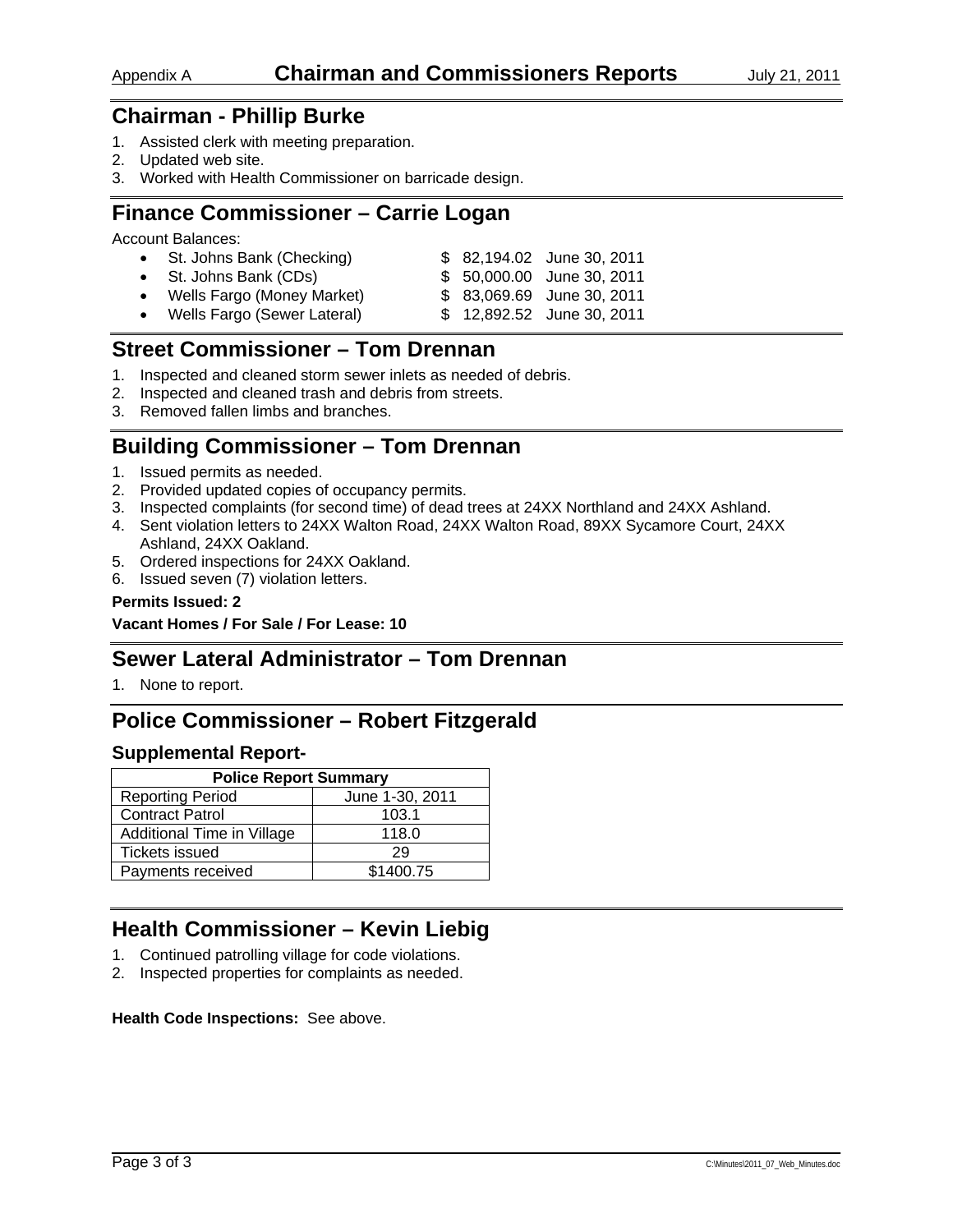The regular monthly meeting of the Board of Trustees of the Village of Sycamore Hills, St. Louis County, Missouri was held Thursday evening, August 18, 2011 in the Educational Building of Calvary United Church of Christ, 2501 Hartland Avenue. The meeting was called to order at 7:02pm. Trustees present were Finance Commissioner Carrie Logan, Street Commissioner Tom Drennan, Health Commissioner Kevin Liebig and Chairman Phillip Burke. Police Commissioner Robert Fitzgerald was excused. Clerk Joy Drennan and Attorney John Tajkowski were also present. The meeting opened with the Pledge of Allegiance.

### **Amendment of Agenda:**

Work session preliminary tax figures.

1. Under Work Session add Item 8 "Preliminary Tax Figures".

Carrie Logan made a motion to accept the amendments; Kevin Liebig seconded the motion. The motion carried unanimously.

### **Approval of Prior Month's Minutes:**

A motion was made by Tom Drennan and seconded by Kevin Liebig to approve the minutes of the July 21, 2011 meeting. The motion carried unanimously.

### **Presentation and Payment of Bills:**

Bills in the amount of \$13,666.96 were presented by Treasurer Joy Drennan. Carrie Logan made a motion to pay the bills as presented; Kevin Liebig seconded the motion. The motion carried unanimously.

### **Reports of the Chairman and Commissioners:**

Reports were submitted by the Chairman and the Commissioners and are attached as Appendix A. Tom Drennan made a motion to accept the reports as presented; Kevin Liebig seconded the motion. The motion carried unanimously.

### **Discussion from the Floor:**

The St. John Police Chief mentioned that the copper theft has slowed down as some arrests have occurred. The thieves target homes that appear vacant.

### **Old Business:**

None.

### **New Business:**

#### **1. County CDBG Requirement (Bill 472, Ordinance 465)**

*The bill was read in full. A motion was made by Kevin Liebig and seconded by Carrie Logan (Bill 472, Ordinance 465).*

*The vote on the said motion was as follows on the first reading:* 

| <b>Trustee</b>       | <b>Abstain</b> | Yes | No | <b>Absent</b> |
|----------------------|----------------|-----|----|---------------|
| <b>Phillip Burke</b> |                |     |    |               |
| Tom Drennan          |                |     |    |               |
| Robert Fitzgerald    |                |     |    |               |
| Kevin Liebig         |                |     |    |               |
| Carrie Logan         |                |     |    |               |

*The vote on the said motion was as follows on the second reading:* 

| <b>Trustee</b>       | <b>Abstain</b> | Yes | No | <b>Absent</b> |
|----------------------|----------------|-----|----|---------------|
| <b>Phillip Burke</b> |                |     |    |               |
| Tom Drennan          |                |     |    |               |
| Robert Fitzgerald    |                |     |    |               |
| Kevin Liebig         |                |     |    |               |
| Carrie Logan         |                |     |    |               |

*Thereupon Bill 472 was declared to be duly enacted as Ordinance 465.* 

### **2. Police Contract**

### *There will be an increase of 4.7%*

*Kevin Liebig made a motion to approve the increase; Tom Drennan seconded the motion. The motion carried unanimously.*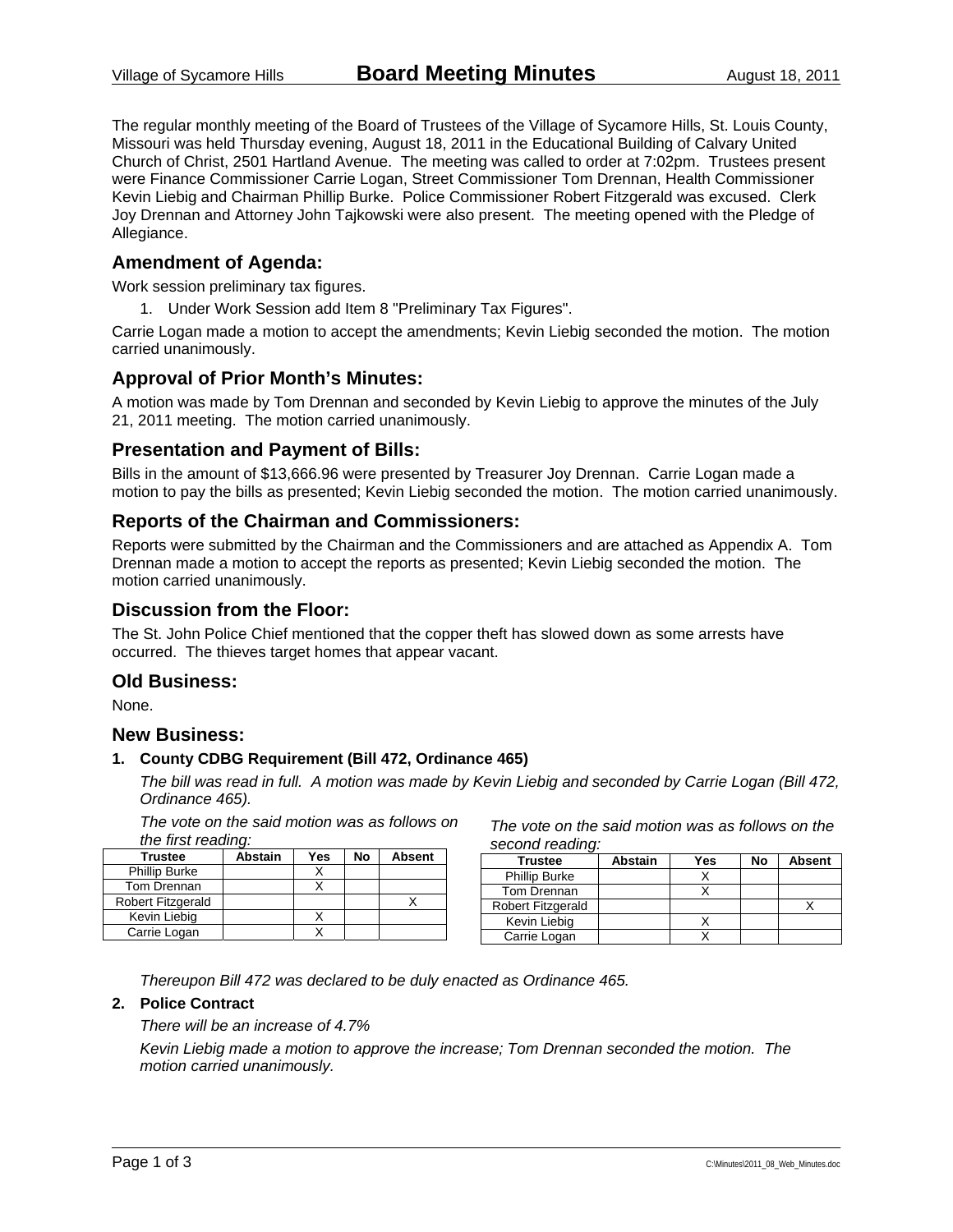### **3. Lion's Fair in Overland**

*The village will barricade Walton, Oakland, and Ashland starting Wednesday August 25 through Sunday August 28.* 

The motion for adjournment was made Tom Drennan and seconded by Carrie Logan. The motion carried unanimously. Adjournment was at 7:29 pm.

### Attested by:

 Joy Porter Drennan Village Clerk

# **Work Session Minutes**

### **1. Barricade Assembly**

*Phillip and Kevin will procure materials and assemble 6 barricades for the Lion's Fair.* 

### **2. Inspection of Homes**

*Each trustee will select one home on their street that needs review and will forward that data to the attorney. The Attorney will contact the city of St. John to see how to proceed. The St. John prosecutor handles all our cases; no one from the village needs to be present.* 

*The attorney will follow up with the prosecutor.* 

### **3. Sewer Separation Project**

*Phillip met with MSD representatives, Reitz and Jens, and Overland officials regarding sewer separation project to discuss the project and review the plans.* 

#### **4. Public Works Projects**

### a. **Curbs**

 *Curb on east side of McKibbon to fix alleyway erosion and storm sewer inlet.* 

#### b. **Sidewalks**

 *Should we look for sidewalk issues?* 

#### c. **CDBG funds for Hartland and Graceland Corner**

 *Joy has prepared the RFQ for the project.* 

### **5. Storage Shed Inventory**

*Phillip will inventory the shed when the weather cools.* 

### **6. Street Sign Inventory**

*Phillip will perform a sign inventory when the weather cools.* 

### **7. Walton Trees**

*Phillip contacted AmerenUE to see if trees can assist in removing the trees.* 

### **8. Preliminary Tax Figures**

*Joy discussed the preliminary tax figures. This will be an ordinance on the September agenda.*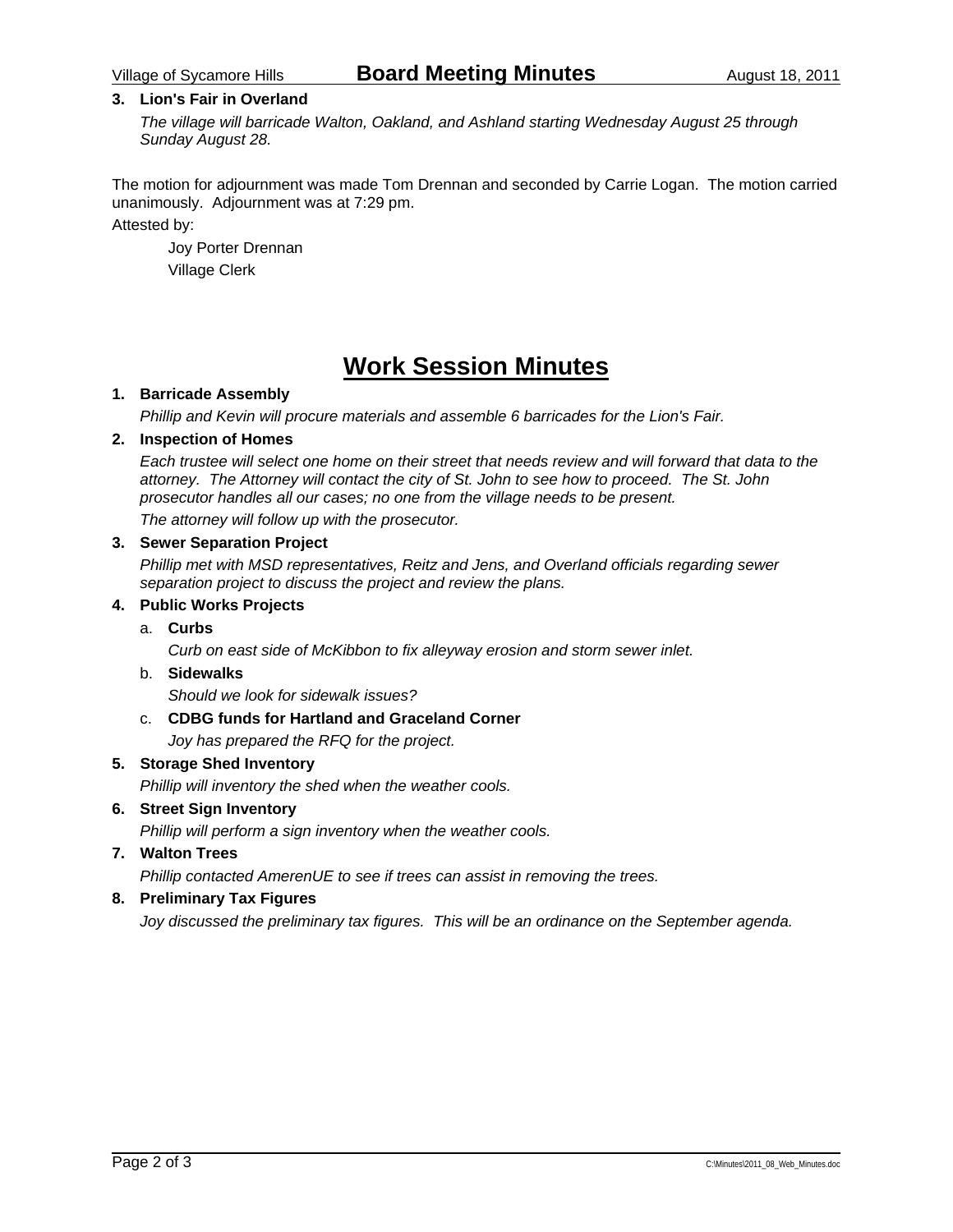- 1. Assisted clerk with meeting preparation.
- 2. Updated web site.
- 3. Met with MSD representatives, Reitz and Jens, and Overland officials regarding sewer separation project.

## **Finance Commissioner – Carrie Logan**

Account Balances:

| • St. Johns Bank (Checking)   | \$77,639.80 July 31, 2011  |
|-------------------------------|----------------------------|
| • St. Johns Bank (CDs)        | \$100,000.00 July 31, 2011 |
| • Wells Fargo (Money Market)  | \$ 33,338.76 July 31, 2011 |
| • Wells Fargo (Sewer Lateral) | \$12,892.52 July 31, 2011  |
| • Revenue \$59,472.82         | Expense \$73,795.20        |

## **Street Commissioner – Tom Drennan**

- 1. Inspected and cleaned storm sewer inlets as needed of debris.
- 2. Inspected and cleaned trash and debris from streets.
- 3. Removed fallen limbs and branches.

# **Building Commissioner – Tom Drennan**

- 1. Issued permits as needed.
- 2. Provided updated copies of occupancy permits.
- 3. Inspected complaints (for third time) of dead trees at 24XX Northland and 24XX Ashland. Final letter to be issued.
- 4. Re-inspected (7) violations from previous complaints.
- 5. Issued four (4) violation letters issued.

### **Permits Issued: 4**

**Vacant Homes / For Sale / For Lease: 10** 

### **Sewer Lateral Administrator – Tom Drennan**

1. None.

# **Police Commissioner – Robert Fitzgerald**

### **Supplemental Report-**

| <b>Police Report Summary</b> |                 |  |  |  |
|------------------------------|-----------------|--|--|--|
| <b>Reporting Period</b>      | 07/01-7/31/2011 |  |  |  |
| <b>Contract Patrol</b>       | 105.7           |  |  |  |
| Additional Time in Village   | 9 N             |  |  |  |
| <b>Tickets issued</b>        | 26              |  |  |  |
| Payments received            | \$2,044.50      |  |  |  |

# **Health Commissioner – Kevin Liebig**

- 1. Continued patrolling village for code violations.
- 2. Inspected properties for complaints as needed.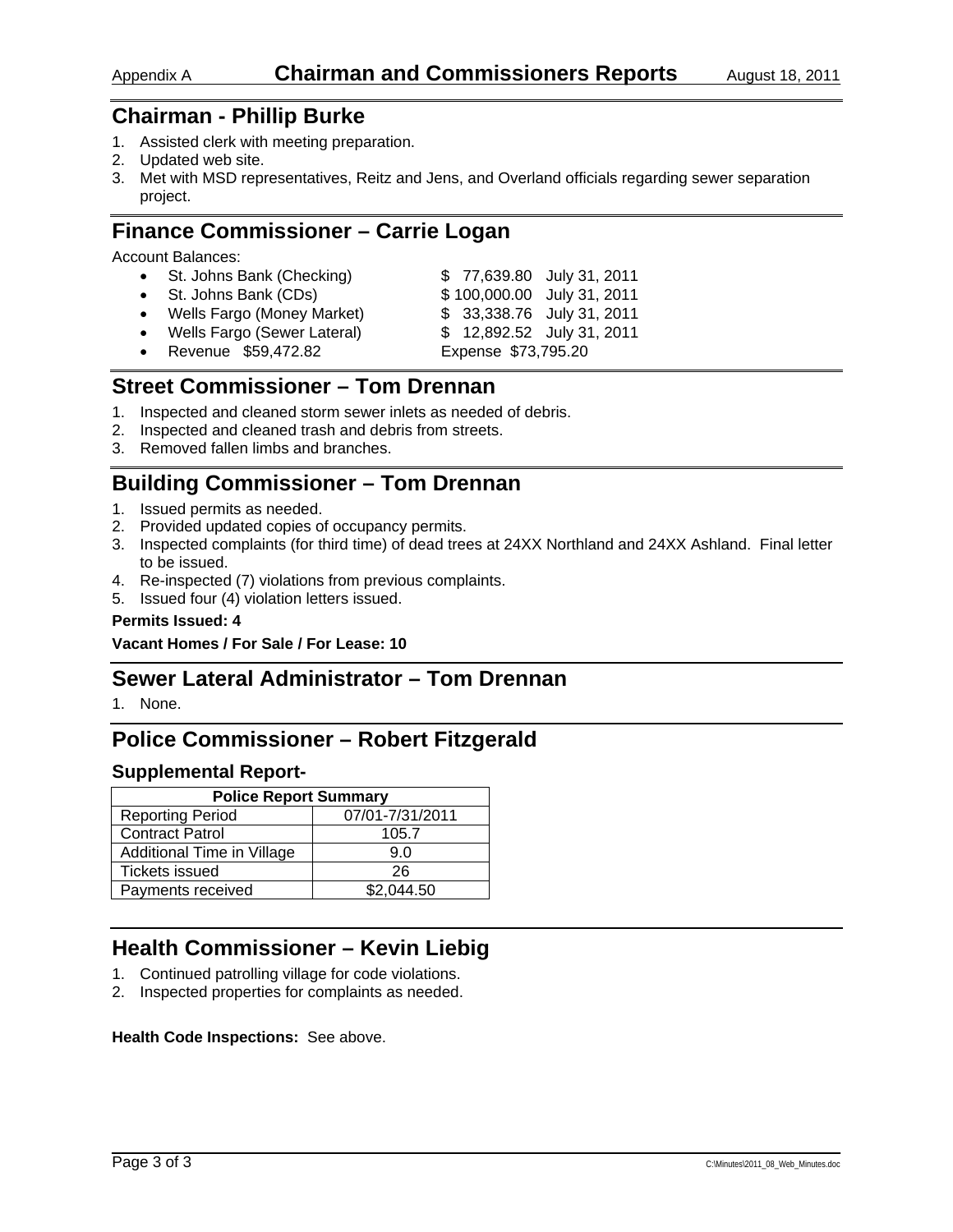Village of Sycamore Hills **Board Meeting Minutes** September 15, 2011

The regular monthly meeting of the Board of Trustees of the Village of Sycamore Hills, St. Louis County, Missouri was held Thursday evening, September 15, 2011 in the Educational Building of Calvary United Church of Christ, 2501 Hartland Avenue. The meeting was called to order at 7:00 pm. Trustees present were Finance Commissioner Carrie Logan, Street Commissioner Tom Drennan, Health Commissioner Kevin Liebig and Police Commissioner Robert Fitzgerald. Chairman Phillip Burke was excused. Clerk Joy Drennan and Attorney John Tajkowski were also present. The meeting opened with the Pledge of Allegiance.

### **Public Hearing - 2011 Tax Rate**

Set the Tax Rate for 2011 (Bill 473, Ordinance 466)

*The Public Hearing was called to order at 7:02 pm. The village clerk explained the tax rate.* 

*The bill was read in full. A motion was made by Carrie Logan and seconded by Kevin Liebig (Bill 473, Ordinance 466) "An Ordinance establishing the annual rate of tax levy for the year 2011".* 

*The vote on the said motion was as follows on the first reading:* 

| <b>Trustee</b>       | <b>Abstain</b> | Yes | No | Absent |
|----------------------|----------------|-----|----|--------|
| <b>Phillip Burke</b> |                |     |    |        |
| Tom Drennan          |                |     |    |        |
| Robert Fitzgerald    |                |     |    |        |
| Kevin Liebia         |                |     |    |        |
| Carrie Logan         |                |     |    |        |

| The vote on the said motion was as follows on the |  |  |
|---------------------------------------------------|--|--|
| second reading:                                   |  |  |

| <b>Trustee</b>       | <b>Abstain</b> | Yes | No | <b>Absent</b> |
|----------------------|----------------|-----|----|---------------|
| <b>Phillip Burke</b> |                |     |    |               |
| Tom Drennan          |                |     |    |               |
| Robert Fitzgerald    |                |     |    |               |
| Kevin Liebig         |                |     |    |               |
| Carrie Logan         |                |     |    |               |

*Thereupon Bill 473 was declared to be duly enacted as Ordinance 466.* 

### **Amendment of Agenda:**

Work session preliminary tax figures.

1. Under New Business add Item 1 "Gross Receipts Tax, Bill 474, Ordinance 467".

Kevin Liebig made a motion to accept the amendments; Carrie Logan seconded the motion. The motion carried unanimously.

### **Approval of Prior Month's Minutes:**

A motion was made by Tom Drennan and seconded by Kevin Liebig to approve the minutes of the July 21, 2011 meeting. The motion carried unanimously.

### **Presentation and Payment of Bills:**

Bills in the amount of \$12,870.20 were presented by Treasurer Joy Drennan. Kevin Liebig made a motion to pay the bills as presented; Carrie Logan seconded the motion. The motion carried unanimously.

### **Reports of the Chairman and Commissioners:**

Reports were submitted by the Chairman and the Commissioners and are attached as Appendix A. Kevin Liebig noted that efforts are being made to clean up some of the properties that received violation letters. The attorney will send a letter to 24XX Hartland due to debris and weeds in excess of four feet. Robert Fitzgerald noted that 51 tickets were issued and the village received \$2807.71. There was also an investigation conducted on a vehicle without license plates. Carrie Logan made a motion to accept the reports as presented; Kevin Liebig seconded the motion. The motion carried unanimously.

### **Discussion from the Floor:**

None.

### **Old Business:**

None.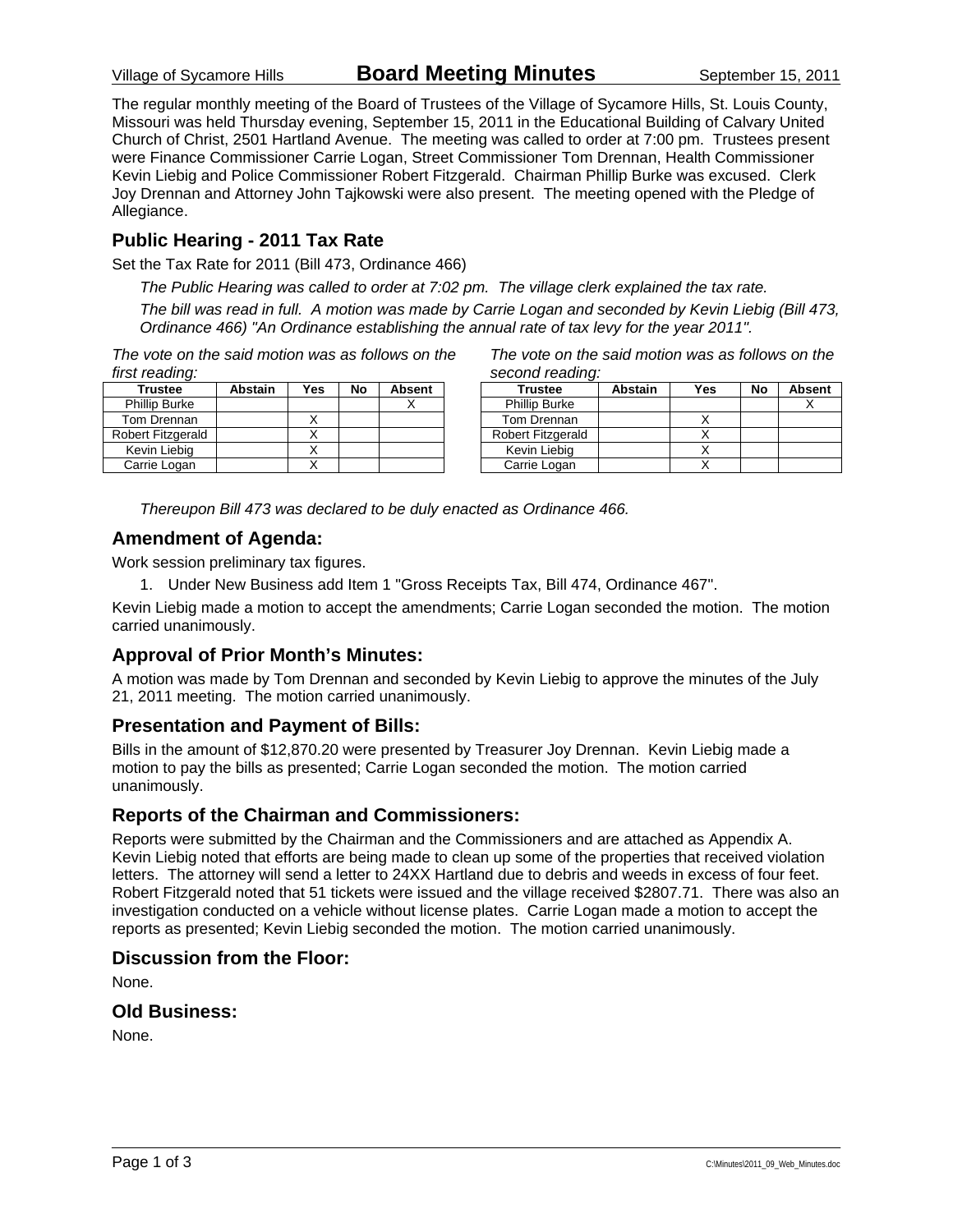### **New Business:**

### **1. Gross Receipts Tax (Bill 474, Ordinance 467)**

*This bill reaffirms the gross receipts tax be imposed within the village.* 

*The bill was read in full. A motion was made by Carrie Logan and seconded by Kevin Liebig (Bill 474, Ordinance 467).* 

*The vote on the said motion was as follows on the first reading:* 

| <b>Trustee</b>       | <b>Abstain</b> | Yes | No | <b>Absent</b> |
|----------------------|----------------|-----|----|---------------|
| <b>Phillip Burke</b> |                |     |    |               |
| Tom Drennan          |                |     |    |               |
| Robert Fitzgerald    |                |     |    |               |
| Kevin Liebig         |                |     |    |               |
| Carrie Logan         |                |     |    |               |

| The vote on the said motion was as follows on the |  |
|---------------------------------------------------|--|
| second reading:                                   |  |

| <b>Trustee</b>           | <b>Abstain</b> | Yes | No | <b>Absent</b> |
|--------------------------|----------------|-----|----|---------------|
| <b>Phillip Burke</b>     |                |     |    |               |
| Tom Drennan              |                |     |    |               |
| <b>Robert Fitzgerald</b> |                |     |    |               |
| Kevin Liebig             |                |     |    |               |
| Carrie Logan             |                |     |    |               |

*Thereupon Bill 474 was declared to be duly enacted as Ordinance 467.* 

The motion for adjournment was made Carrie Logan and seconded by Tom Drennan. The motion carried unanimously. Adjournment was at 7:40 pm

Attested by:

 Joy Porter Drennan Village Clerk

# **Work Session Minutes**

### **1. Distressed Cities**

*The article concerning distressed cities was distributed and discussed.* 

### **2. Inspection of Homes**

*The attorney followed up with the prosecutor concerning pending cases and reported* 

### **3. Public Works Projects**

a. **RFQ Status** 

 *The clerk reported that the RFQs were sent out and are due for the October meeting.* 

#### **4. Storage Shed Inventory**

*Phillip will inventory the shed when the weather cools.* 

### **5. Street Sign Inventory**

*Phillip will perform a sign inventory when the weather cools.* 

### **6. Walton Trees**

*Phillip discussed the project with the AmerenUE vegetation supervisor and believes we can come to a cost sharing agreement on the removal and replacement of trees.* 

#### **7. Miscellaneous**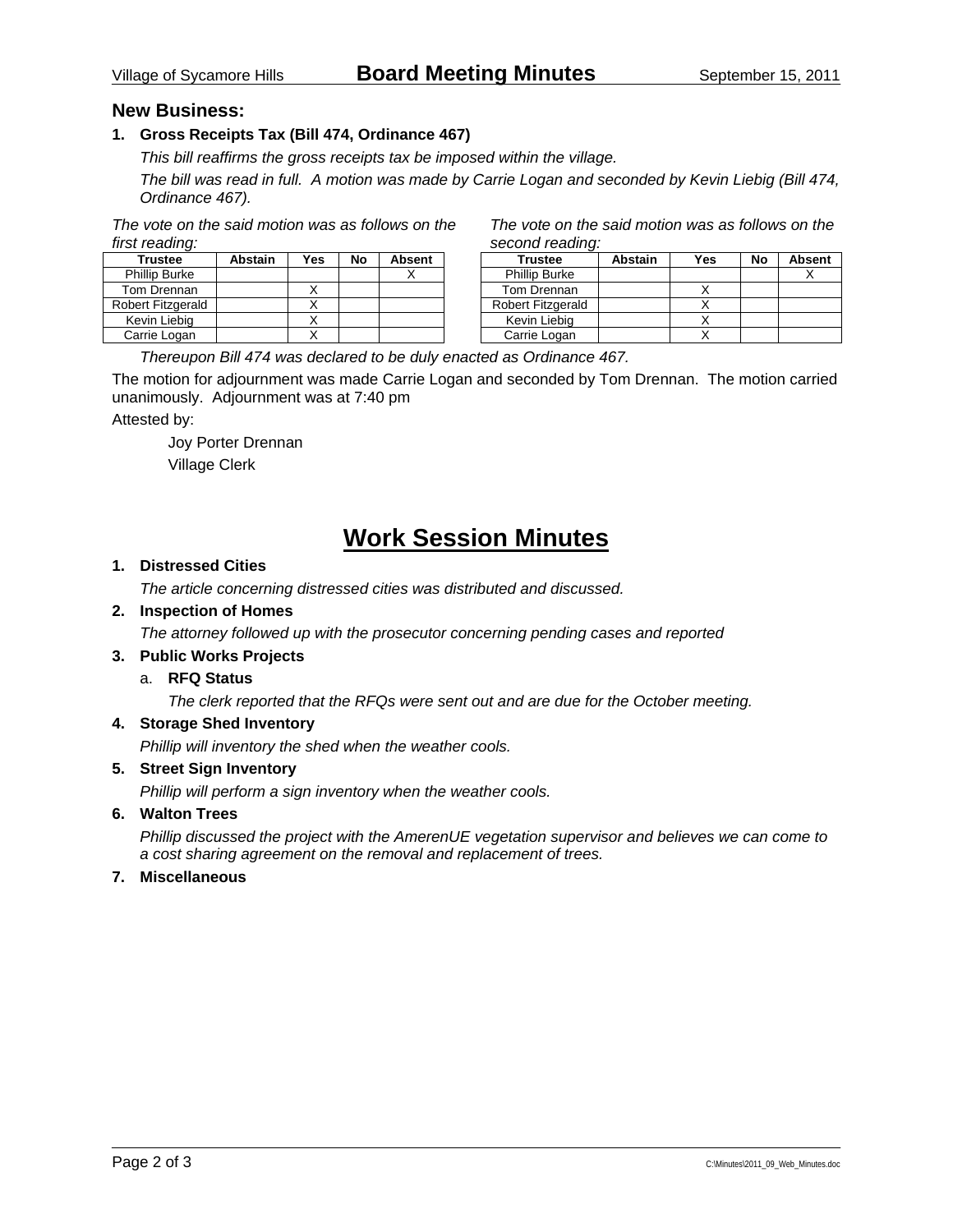- 1. Assisted clerk with meeting preparation.
- 2. Updated web site.
- 3. Distributed parking permits for Walton Road
- 4. Assisted in assembling and setting up barricades for Lion's Fair.
- 5. Spoke with AmerenUE tree supervisor about removal of trees on Walton Road.

## **Finance Commissioner – Carrie Logan**

Account Balances:

| • St. Johns Bank (Checking)   | \$64,050.61 August 31, 2011  |
|-------------------------------|------------------------------|
| • St. Johns Bank (CDs)        | \$100,000.00 August 31, 2011 |
| • Wells Fargo (Money Market)  | \$ 33,339.04 August 31, 2011 |
| • Wells Fargo (Sewer Lateral) | \$12,892.52 August 31, 2011  |
| • Revenue \$76,135.91         | Expense \$86,684.74          |

# **Street Commissioner – Tom Drennan**

- 1. Inspected and cleaned storm sewer inlets as needed of debris.
- 2. Inspected and cleaned trash and debris from streets.
- 3. Removed fallen limbs and branches.
- 4. Assisted in assembling and setting up barricades for Lion's Fair.

# **Building Commissioner – Tom Drennan**

- 1. Issued permits as needed.
- 2. Provided updated copies of occupancy permits.
- 3. Assisted with parking passes for Lions Fair.

### **Permits Issued: 4**

**Vacant Homes / For Sale / For Lease: 10** 

### **Sewer Lateral Administrator – Tom Drennan**

1. None.

# **Police Commissioner – Robert Fitzgerald**

### **Supplemental Report-**

| <b>Police Report Summary</b> |                     |  |  |  |
|------------------------------|---------------------|--|--|--|
| <b>Reporting Period</b>      | August 1 - 31, 2011 |  |  |  |
| <b>Contract Patrol</b>       | Not Available       |  |  |  |
| Additional Time in Village   | Not Available       |  |  |  |
| <b>Tickets issued</b>        | 51                  |  |  |  |
| Payments received            | \$2807.71           |  |  |  |

# **Health Commissioner – Kevin Liebig**

- 1. Continued patrolling village for code violations.
- 2. Inspected properties for complaints as needed.
- 3. Assisted with Lion Fair parking permits.
- 4. Assisted in assembling and setting up barricades for Lion's Fair.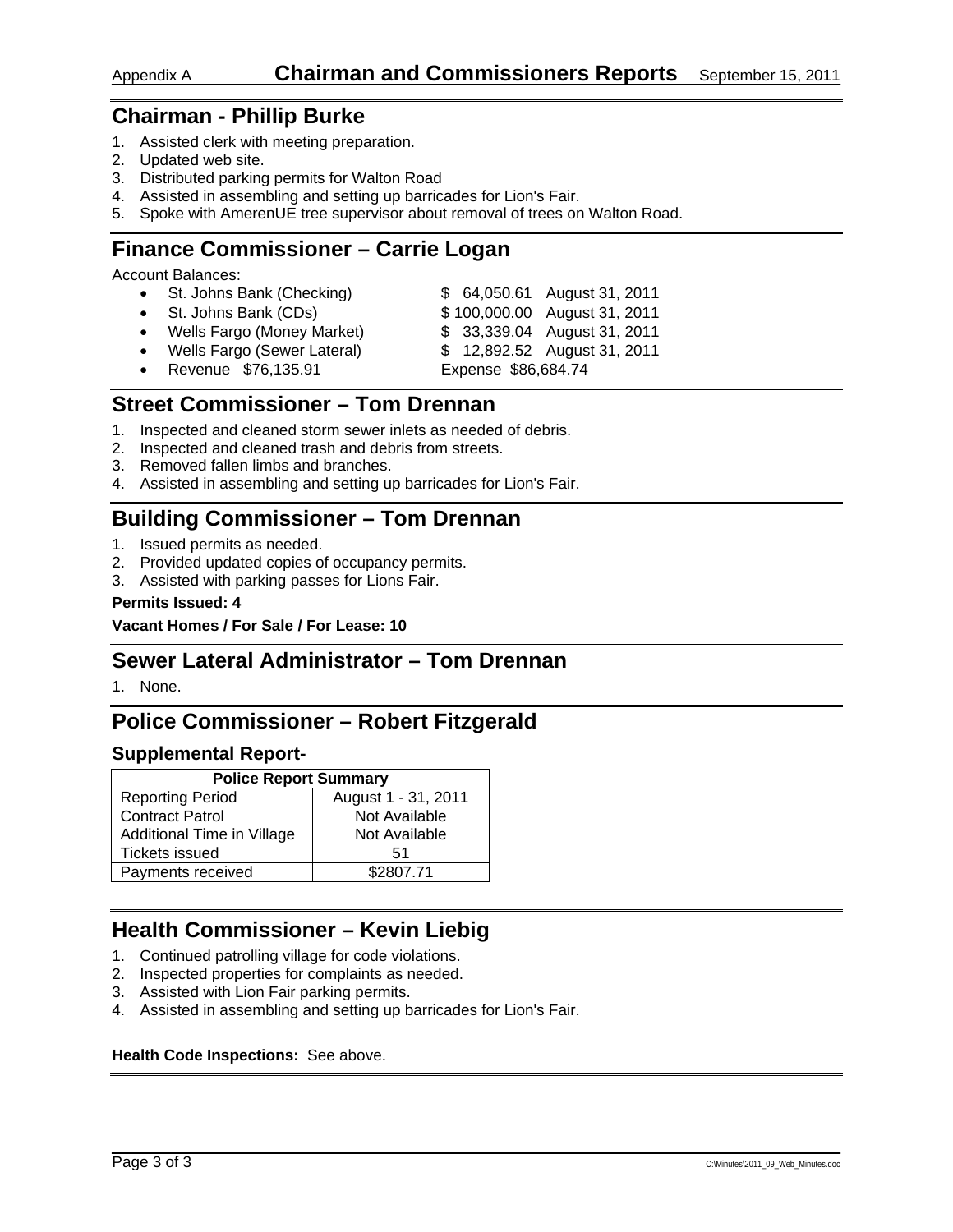The regular monthly meeting of the Board of Trustees of the Village of Sycamore Hills, St. Louis County, Missouri was held Thursday evening, October 20, 2011 in the Educational Building of Calvary United Church of Christ, 2501 Hartland Avenue. The meeting was called to order at 7:02 pm. Trustees present were Finance Commissioner Carrie Logan, Health Commissioner Kevin Liebig, Police Commissioner Robert Fitzgerald and Chairman Phillip Burke. Street Commissioner Tom Drennan and Clerk Joy Drennan were excused. Attorney John Tajkowski was also present. The meeting opened with the Pledge of Allegiance.

### **Amendment of Agenda:**

None.

### **Approval of Prior Month's Minutes:**

A motion was made by Robert Fitzgerald and seconded by Kevin Liebig to approve the minutes of the September 15, 2011 meeting. The motion carried unanimously.

### **Presentation and Payment of Bills:**

Bills in the amount of \$13,329.92 were presented by Chairman Phillip Burke. Kevin Liebig made a motion to pay the bills as presented; Carrie Logan seconded the motion. The motion carried unanimously.

### **Reports of the Chairman and Commissioners:**

Reports were submitted by the Chairman and the Commissioners and are attached as Appendix A. Carrie Logan made a motion to accept the reports as presented; Kevin Liebig seconded the motion. The motion carried unanimously.

### **Discussion from the Floor:**

None.

### **Old Business:**

None.

### **New Business:**

None.

The motion for adjournment was made Carrie Logan and seconded by Kevin Liebig. The motion carried unanimously. Adjournment was at 7:08 pm

Attested by:

 Joy Porter Drennan Village Clerk

# **Work Session Minutes**

### **1. Distressed Cities Legislation**

*The article concerning distressed cities was distributed and discussed.* 

### **2. Review of Business License Criteria**

*We reviewed the business license requirements prior to renewal.* 

### **3. Village owned property at 8605 Lackland**

*The board will request a meeting of the Zoning Commission to request the property be rezoned to a business. Our goal is to put the property on the market next year.* 

#### **4. Public Works Projects**

#### a. **RFQ Status**

 *The clerk reported that only one RFQ has been returned. Other requests have gone out.* 

### **5. MSD Sewer Project**

*Phillip talked to the engineering firm to confirm the backfill and pavement requirements for any street trenching.*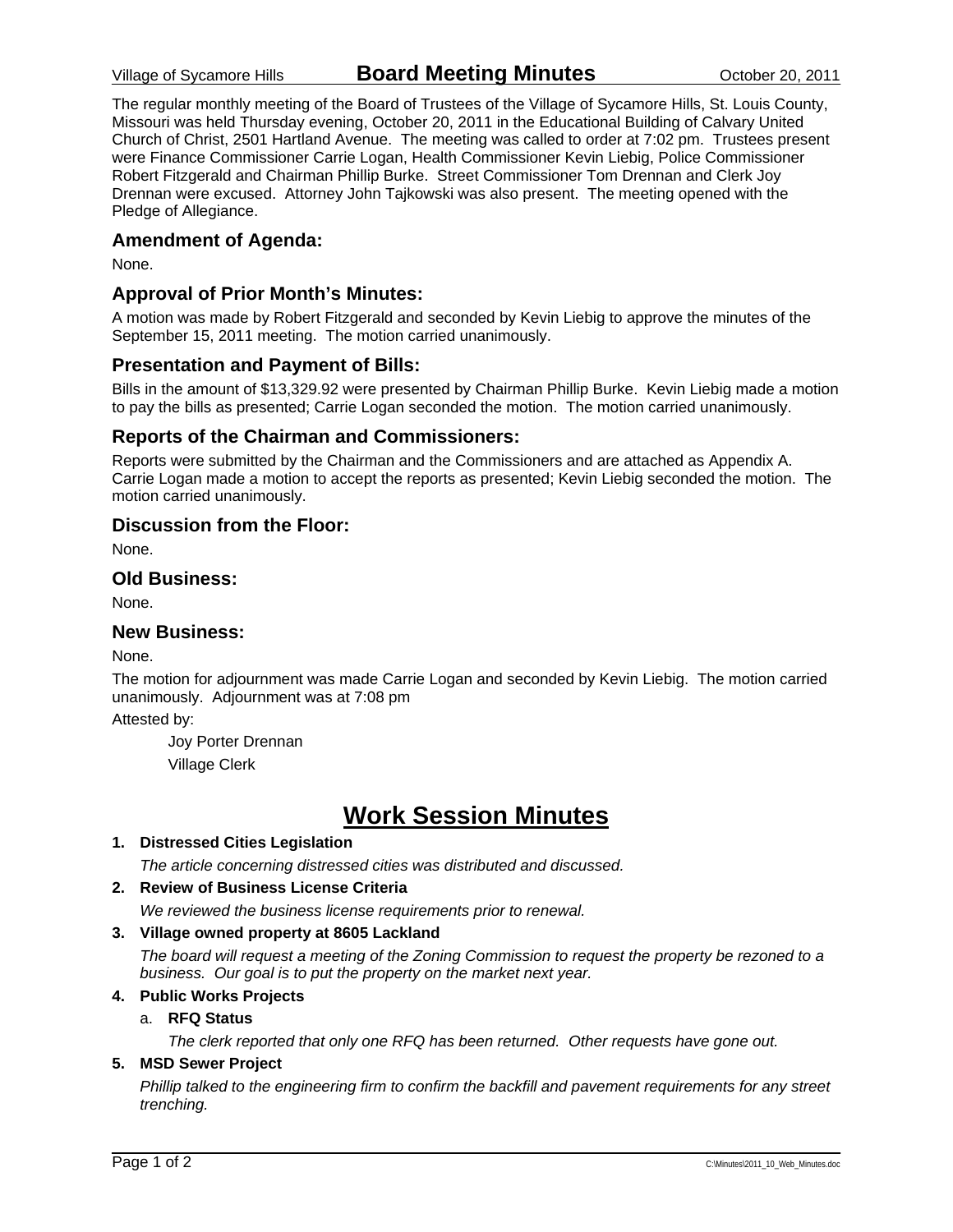- 1. Assisted clerk with meeting preparation.
- 2. Updated web site.
- 3. Trimmed trees located on village property at 8605 Lackland and triangle on Northland.
- 4. Removed low limb on Walton Road.
- 5. Attended Mayors of Small Cities Meeting.
- 6. Taught two political science classes for St. Louis Community College.

# **Finance Commissioner – Carrie Logan**

Account Balances:

- St. Johns Bank (Checking) \$ 75,319.89 September 30, 2011 • St. Johns Bank (CDs)  $$100,000.00$  September 30, 2011
- Wells Fargo (Money Market) \$ 33,279.31 September 30, 2011
- 
- 
- Wells Fargo (Sewer Lateral) \$ 12,742.52 September 30, 2011
	- Revenue \$87,205.21 Expense \$100,031.65
- 

### **Street Commissioner – Tom Drennan**

- 1. Inspected and cleaned storm sewer inlets as needed of debris.
- 2. Inspected and cleaned trash and debris from streets.
- 3. Removed fallen limbs and branches.

### **Building Commissioner – Tom Drennan**

- 1. Issued permits as needed.
- 2. Provided updated copies of occupancy permits.
- 3. Assisted with parking passes for Lions Fair.

#### **Permits Issued: 6**

**Vacant Homes / For Sale / For Lease: 10** 

### **Sewer Lateral Administrator – Tom Drennan**

1. None.

### **Police Commissioner – Robert Fitzgerald**

### **Supplemental Report-**

| <b>Police Report Summary</b> |                      |  |  |  |
|------------------------------|----------------------|--|--|--|
| <b>Reporting Period</b>      | September 1-30, 2011 |  |  |  |
| <b>Contract Patrol</b>       | 118.1                |  |  |  |
| Additional Time in Village   | 15.0                 |  |  |  |
| <b>Tickets issued</b>        | 43                   |  |  |  |
| Payments received            | \$1531.50            |  |  |  |

# **Health Commissioner – Kevin Liebig**

- 1. Continued patrolling village for code violations.
- 2. Inspected properties for complaints as needed.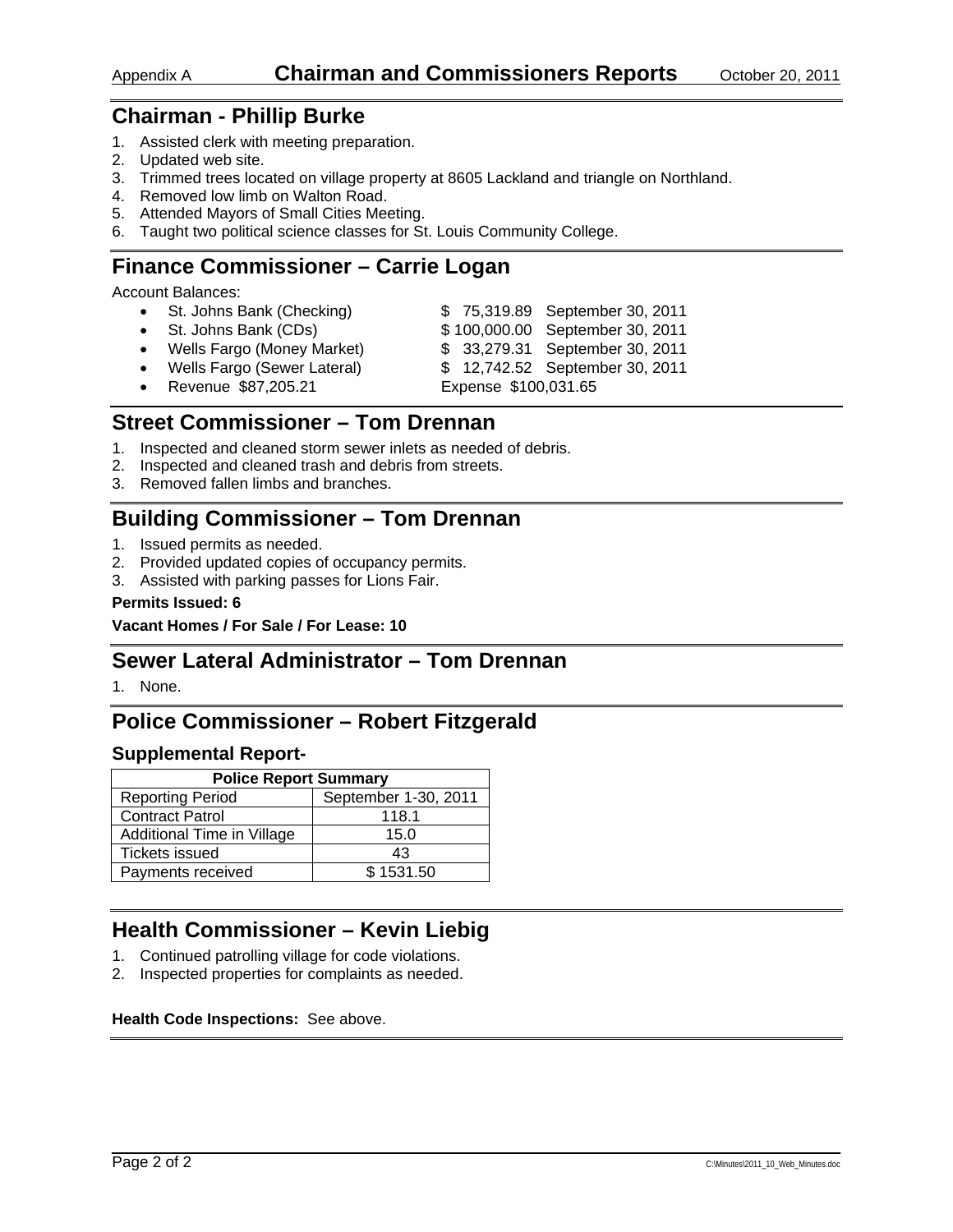The regular monthly meeting of the Board of Trustees of the Village of Sycamore Hills, St. Louis County, Missouri was held Thursday evening, November 17, 2011 in the Educational Building of Calvary United Church of Christ, 2501 Hartland Avenue. The meeting was called to order at 7:05 pm. Trustees present were Finance Commissioner Carrie Logan, Health Commissioner Kevin Liebig, Police Commissioner Robert Fitzgerald, Street Commissioner Tom Drennan, and Chairman Phillip Burke. Clerk Joy Drennan and Attorney John Tajkowski were also present. The meeting opened with the Pledge of Allegiance.

### **Amendment of Agenda:**

None.

### **Approval of Prior Month's Minutes:**

A motion was made by Kevin Liebig and seconded by Tom Drennan to approve the minutes of the October 20, 2011 meeting. The motion carried unanimously.

### **Presentation and Payment of Bills:**

Bills in the amount of \$12,157.52 were presented by Joy Drennan. Robert Fitzgerald made a motion to pay the bills as presented; Kevin Liebig seconded the motion. The motion carried unanimously.

### **Reports of the Chairman and Commissioners:**

Reports were submitted by the Chairman and the Commissioners and are attached as Appendix A. Carrie Logan made a motion to accept the reports as presented; Kevin Liebig seconded the motion. The motion carried unanimously.

### **Discussion from the Floor:**

There was discussion concerning code enforcement.

### **Old Business:**

None.

### **New Business:**

None.

The motion for adjournment was made Tom Drennan and seconded by Carrie Logan. The motion carried unanimously. Adjournment was at 7:18 pm

Attested by:

Joy Porter Drennan

Village Clerk

# **Work Session Minutes**

#### **1. Village owned property at 8605 Lackland**

*The board will request a meeting of the Zoning Commission on January 23, 2012 to request the property be rezoned to a business. Our goal is to put the property on the market next year.* 

#### **2. Public Works Projects**

*The village selected Sterling engineering to prepare requirements for the Hartland/Graceland intersection.* 

*The village will have a public hearing to move money from CDBG home improvement to public improvements.* 

#### **3. MSD Sewer Project**

*Phillip talked to the engineering firm to confirm the backfill and pavement requirements for any street trenching.* 

### **4. Distressed Cities**

*We discussed the proposed legislation and suggestions from the MOSC.*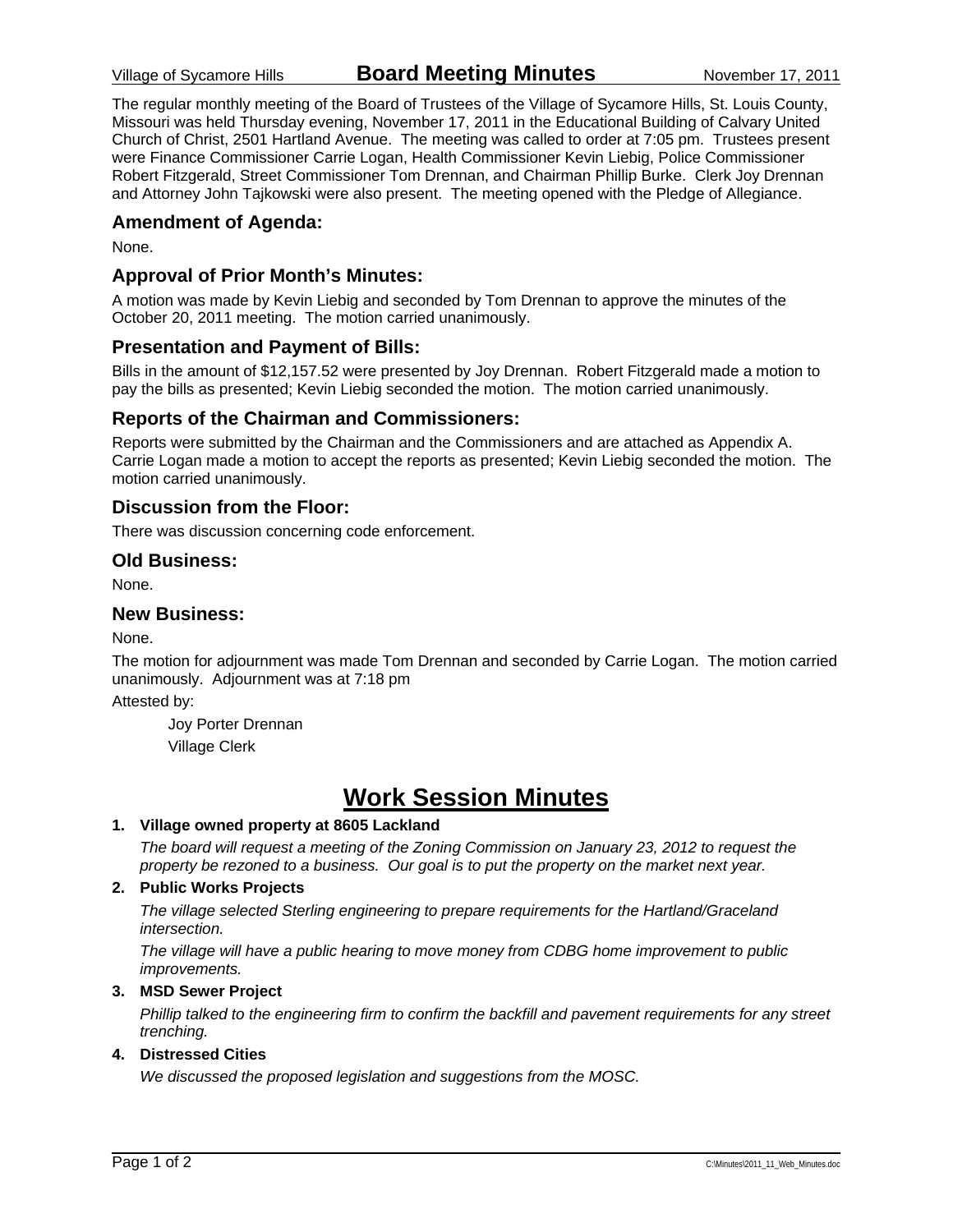- 1. Assisted clerk with meeting preparation.
- 2. Updated web site.
- 3. Attended Mayors of Small Cities Meeting.
- 4. Cleaned storm sewer inlets.

### **Finance Commissioner – Carrie Logan**

Account Balances:

• St. Johns Bank (Checking) \$ 75,319.89 September 30, 2011 • St. Johns Bank (CDs)  $$100,000.00$  September 30, 2011 • Wells Fargo (Money Market) \$ 33,279.31 September 30, 2011 • Wells Fargo (Sewer Lateral) \$ 12,742.52 September 30, 2011 • Revenue \$87,205.21 Expense \$100,031.65

## **Street Commissioner – Tom Drennan**

- 1. Inspected and cleaned storm sewer inlets as needed of debris.
- 2. Inspected and cleaned trash and debris from streets.
- 3. Removed fallen limbs and branches.

## **Building Commissioner – Tom Drennan**

- 1. Issued permits as needed.
- 2. Provided updated copies of occupancy permits.
- 3. Assisted with parking passes for Lions Fair.

### **Permits Issued:** 6

**Vacant Homes / For Sale / For Lease:** 10

### **Sewer Lateral Administrator – Tom Drennan**

1. None.

# **Police Commissioner – Robert Fitzgerald**

### **Supplemental Report-**

| <b>Police Report Summary</b> |                    |  |  |
|------------------------------|--------------------|--|--|
| <b>Reporting Period</b>      | October 1-31, 2011 |  |  |
| <b>Contract Patrol</b>       | 144.61             |  |  |
| Additional Time in Village   | 13.0               |  |  |
| <b>Tickets issued</b>        | 47                 |  |  |
| Payments received            | \$2,004.50         |  |  |

### **Health Commissioner – Kevin Liebig**

- 1. Continued patrolling village for code violations.
- 2. Inspected properties for complaints as needed.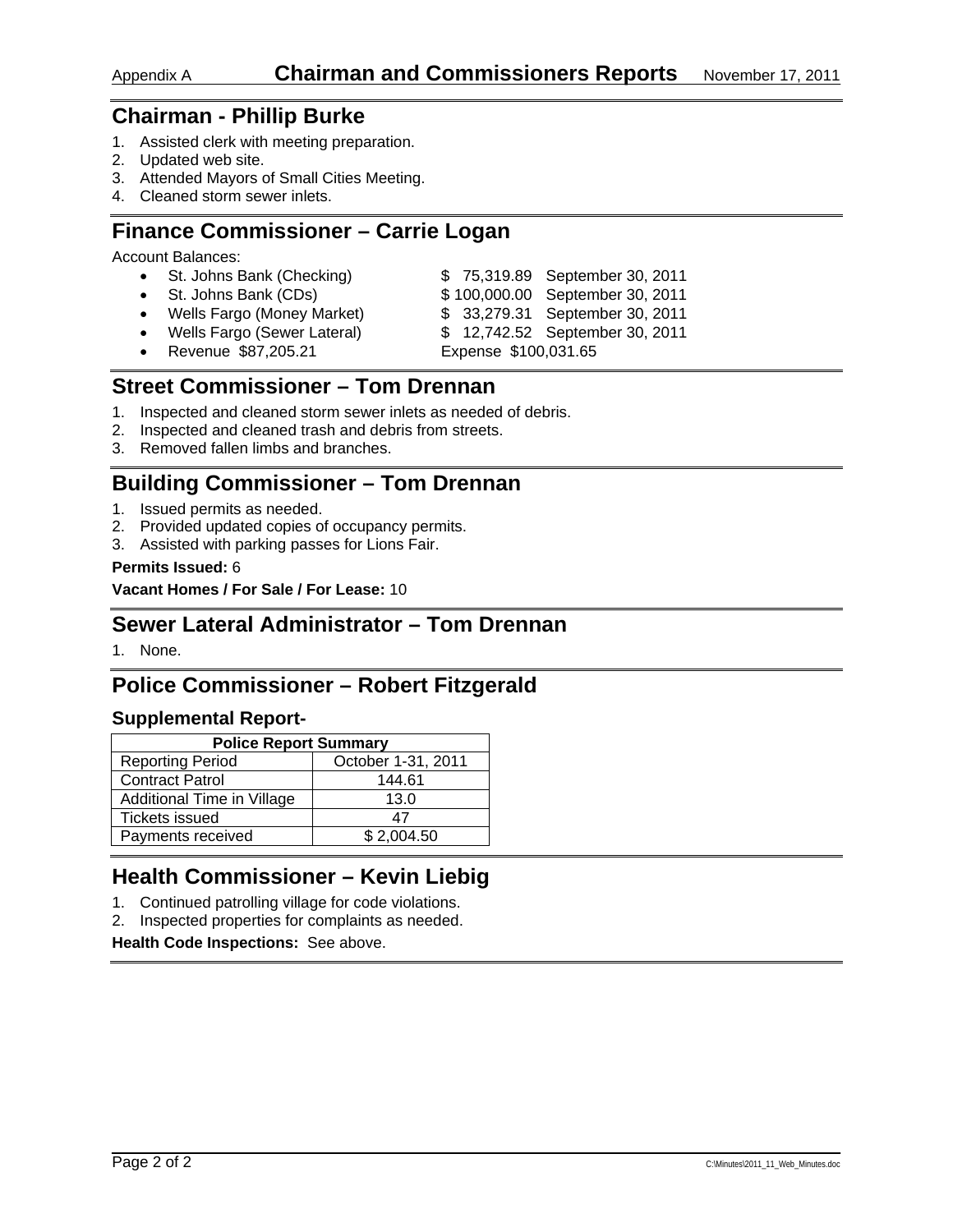The regular monthly meeting of the Board of Trustees of the Village of Sycamore Hills, St. Louis County, Missouri was held Thursday evening, December 15, 2011 in the Educational Building of Calvary United Church of Christ, 2501 Hartland Avenue. The meeting was called to order at 7:08 pm. Trustees present were Finance Commissioner Carrie Logan, Health Commissioner Kevin Liebig, Street Commissioner Tom Drennan, and Chairman Phillip Burke. Clerk Joy Drennan and Attorney John Tajkowski were also present. Police Commissioner Robert Fitzgerald was excused. The meeting opened with the Pledge of Allegiance.

### **Amendment of Agenda:**

None.

### **Approval of Prior Month's Minutes:**

A motion was made by Tom Drennan and seconded by Carrie Logan to approve the minutes of the November 17, 2011 meeting. The motion carried unanimously.

### **Presentation and Payment of Bills:**

Bills in the amount of \$14,745.36 were presented by Joy Drennan. Kevin Liebig made a motion to pay the bills as presented; Tom Drennan seconded the motion. The motion carried unanimously.

### **Reports of the Chairman and Commissioners:**

Reports were submitted by the Chairman and the Commissioners and are attached as Appendix A. Carrie Logan made a motion to accept the reports as presented; Kevin Liebig seconded the motion. The motion carried unanimously.

### **Discussion from the Floor:**

There was discussion concerning code enforcement.

### **Old Business:**

*None.* 

#### **New Business:**

#### **1. Approval of 2012 Business Licenses**

*Crown of Africa hair braiding was approved until January 19 pending their compliance with the business license requirements; all other businesses had submitted the appropriate items. Tom Drennan made a motion to approve the business licenses; Kevin Liebig seconded the motion. The motion carried unanimously.* 

The motion for adjournment was made Kevin Liebig and seconded by Carrie Logan. The motion carried unanimously. Adjournment was at 7:21pm.

Attested by:

 Joy Porter Drennan Village Clerk

# **Work Session Minutes**

#### **1. Public Works Projects**

*The village selected Sterling engineering to prepare requirements for the Hartland/Graceland intersection. This data has been submitted to the CDBG. Once they approve we can contact the engineer and proceed with the project.* 

*The village will have a public hearing to move funds from the CDBG home improvement fund to public improvements.* 

#### **2. MSD Sewer Project**

*Phillip talked to the engineering firm to confirm the backfill and pavement requirements for any street trenching. He attended the community meeting hosted by MSD.* 

### **3. Zoning Commission Appointments**

*Several suggestions for new members were given.*